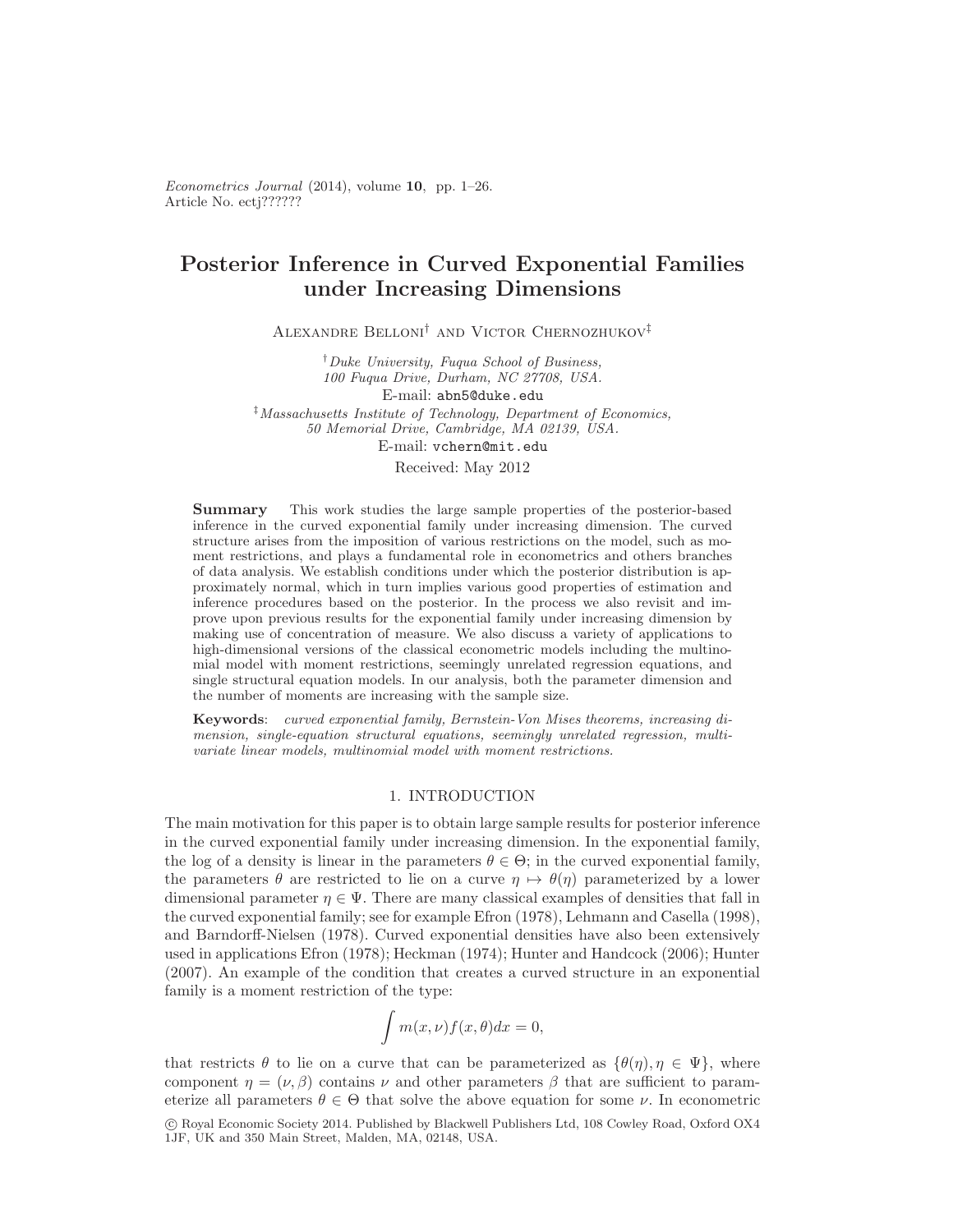applications, often moment restrictions represent Euler equations that result from the data being an outcome of an optimization by rational decision-makers; see e.g. Hansen and Singleton (1982), Chamberlain (1987), Imbens (1997), and Donald et al. (2003). In the last section of the paper we discuss in more details other econometric models that fit this framework, such as multivariate linear models, seemingly unrelated regressions, single equation structural models, as in Zellner (1962) and Zellner (1971). We also discuss multinomial model with moment restrictions. Thus, the curved exponential framework is a fundamental complement to the exponential framework.

Under high-dimensionality, despite of its applicability, theoretical properties of the curved exponential family are not as well understood as the corresponding properties of the exponential family. We contribute to the theoretical analysis of the posterior inference in curved exponential families under high dimensionality. We provide sufficient conditions under which consistency and asymptotic normality of the posterior is achieved when both the dimension of the parameter space and the sample size are large. Our framework only requires weak conditions on the prior distribution, which allows for improper priors. In particular, the uninformative prior always satisfies our assumptions. We also study the convergence of moments and the rates with which we can estimate them. We then apply these results to a variety of models where both the parameter dimension and the number of moments are increasing with the sample size.

The present analysis of the posterior inference in the curved exponential family builds upon the work of Ghosal (2000) who studied posterior inference in the exponential family under increasing dimension. Under sufficient growth restrictions on the dimension of the model, it was shown that the posterior distributions concentrate in neighborhoods of the true parameter and can be approximated by an appropriate normal distribution. Such analysis extended in a fundamental way the classical results of Portnoy (1988) for maximum likelihood methods for the exponential family with increasing dimensions.

In addition to a detailed treatment of the curved exponential family, we also revisit the exponential family setting under increasing dimension. We present several new results that complement the results in Ghosal (2000). First, we amend the conditions on priors to allow for a larger set of priors, for example, improper priors; second, we use concentration inequalities for logconcave densities to sharpen the conditions under which the normal approximations apply; and third, we show that the approximation of  $\alpha$ -th order moments of the posterior by the corresponding moments of the normal density becomes exponentially difficult in the moment order  $\alpha$ .

We also note that by establishing the asymptotic normality of the posterior distribution we can invoke results in Belloni and Chernozhukov (2009) that guarantees good computational properties for MCMC methods. Moreover, new results on sampling from manifolds (see Diaconis et al. (2012)) permits the implementation of different random walk schemes that are useful for implementing inference in curved exponential families.

This work allows for increasing dimension, so it can be thought as a sieve technique. However, this paper does not formally account for the approximation errors resulting from using approximate functional forms as opposed to exact functional forms. Approximation errors can be introduced into the model and our results can also be shown to hold under more stringent conditions (approximations errors need to vanish at rates faster than the sampling errors), a sharp analysis of the impact of the approximation error can be delicate and is outside of the scope of the present paper. An example where approximation errors are controlled is the work Bontemps (2011) where a (non-parametric) Gaussian regression framework with an increasing number of regressors is studied. We view the extension of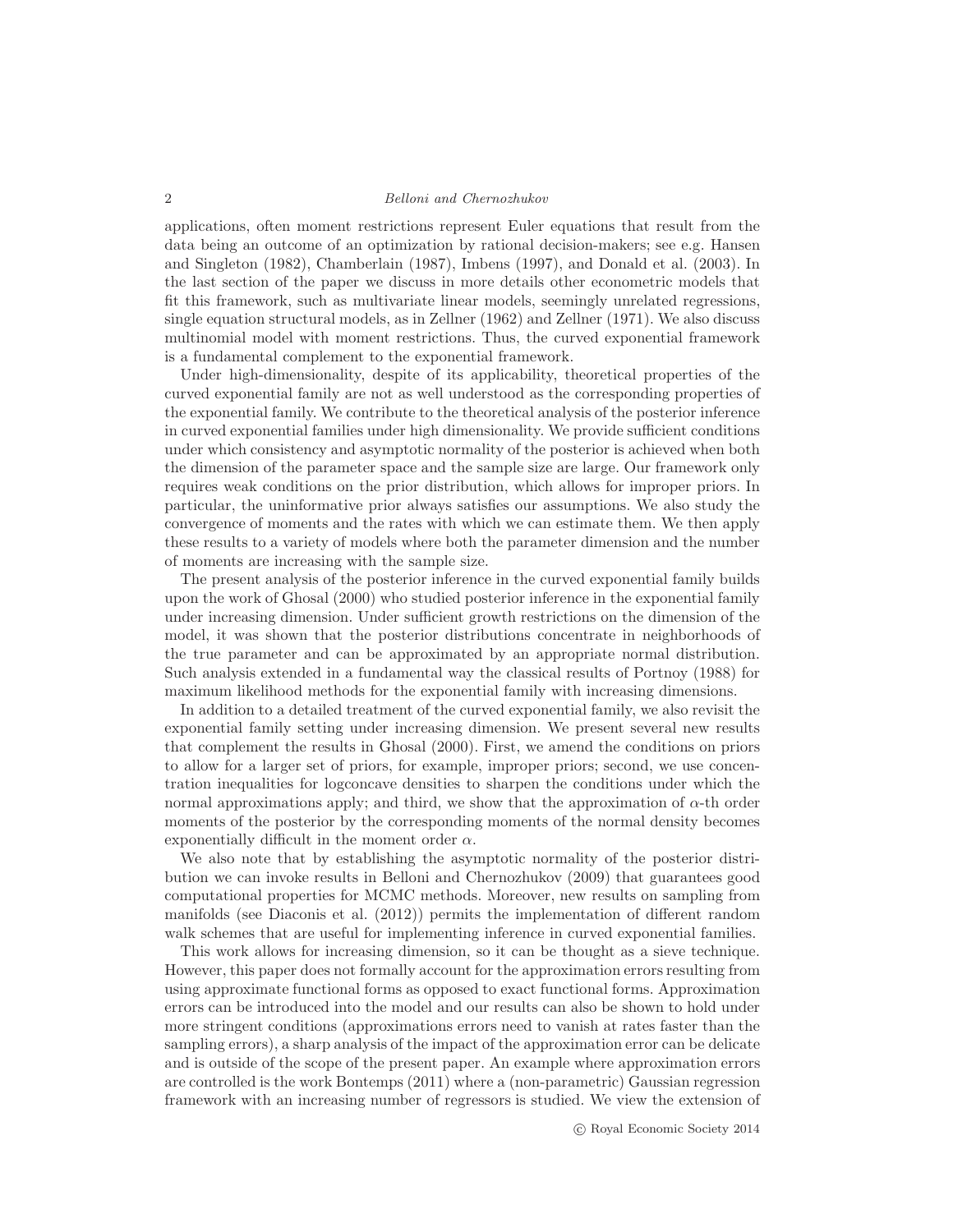the current (non-Gaussian) setting to non-parametric cases under sharp conditions as an important direction for future work.

The rest of the paper is organized as follows. In Section 2 we formally define the framework, assumptions, and develop results for the exponential family. In Section 3, the main section, we develop the results for the curved exponential family. In Section 4 we apply our results on a variety of applications. Appendices collect proofs of the main results and technical lemmas.

**Notation.** For  $a, b \in \mathbb{R}^d$ , their (Euclidean) inner product is denoted by  $\langle a, b \rangle$ , and  $||a|| = \sqrt{\langle a, a \rangle}$ . The unit sphere in  $\mathbb{R}^d$  is denoted by  $S^{d-1} = \{v \in \mathbb{R}^d : ||v|| = 1\}$  and the  $\ell_2$ -ball centered at  $\bar{\theta}$  with radius  $\varepsilon > 0$  is denoted by  $B_d(\bar{\theta}, \varepsilon) = \{ \theta \in \mathbb{R}^d : ||\theta - \bar{\theta}|| \le \varepsilon \}.$ For a linear operator A, the operator norm is denoted by  $||A||_{op} = \sup{||Aa|| : ||a|| = 1}$ . Let  $\phi_d(\cdot;\mu; V)$  denote the *d*-dimensional Gaussian density function with mean  $\mu$  and covariance matrix V. Throughout the paper we have a triangular array of random samples  $\{X_1^{(n)}, X_2^{(n)} \cdots X_n^{(n)}, n \geq 1\}$ . For notational convenience we will suppress the superscript <sup>(n)</sup> but it is understood that  $(\theta^{(n)}, \psi^{(n)}, \theta^{(n)}, \Theta^{(n)})$  are changing with *n*.

# 2. EXPONENTIAL FAMILY REVISITED

We assume that the data  $\{X_i, i = 1, \ldots, n\}$  are independent d-dimensional vectors each drawn from a d-dimensional exponential family whose density is defined by

$$
f(x; \theta) = h(x) \exp\left(\langle x, \theta \rangle - \psi(\theta)\right),\tag{2.1}
$$

where  $\theta \in \Theta$  an open convex set of  $\mathbb{R}^d$ ,  $\psi$  is the normalizing convex function, and h depends only x. Let  $\theta_0 \in \Theta$  denote the (sequence of) true parameter and let  $\mu = \psi'(\theta_0)$ and  $F = \psi''(\theta_0)$  be the mean and covariance matrix of  $X_i$  (with  $J = F^{1/2}$  denoting its square root, i.e.,  $JJ = F$ ). We further assume that  $\theta_0$  is suitable away from the boundary of  $\Theta$ , namely  $B_d(\theta_0, \sqrt{d||F^{-1}||_{op}/n} \log n) \subset \Theta$ . Throughout we assume  $d \to \infty$ as  $n\to\infty.$ 

Under this framework, the posterior density of  $\theta$  given the observed data  $\{X_i\}_{i=1}^n$  is defined as

$$
\pi_n(\theta) = \frac{\pi(\theta) \prod_{i=1}^n f(X_i; \theta)}{\int_{\Theta} \pi(\xi) \prod_{i=1}^n f(X_i; \xi) d\xi} = \frac{\pi(\theta) \exp\left(\left\langle \sum_{i=1}^n X_i, \theta \right\rangle - n\psi(\theta)\right)}{\int_{\Theta} \pi(\xi) \exp\left(\left\langle \sum_{i=1}^n X_i, \xi \right\rangle - n\psi(\xi)\right) d\xi},\tag{2.2}
$$

where  $\pi(\cdot)$  denotes a prior distribution on  $\Theta$ .

Our results are stated in terms of a re-centered Gaussian distribution in the local parameter space  $\mathcal{U} = \sqrt{n}J(\Theta - \theta_0)$ . The re-centering is  $\Delta_n := \sqrt{n}J^{-1}\left(\frac{1}{n}\sum_{i=1}^n X_i - \mu\right);$ it follows that  $E[\Delta_n] = 0$ , and  $E[\Delta_n \Delta'_n] = I_d$  where  $I_d$  denotes the d-dimensional identity matrix. Moreover, the posterior in the local parameter space is defined for  $u \in \mathcal{U}$  as

$$
\pi^*(u) = \frac{\pi(\theta_0 + n^{-1/2}J^{-1}u)\prod_{i=1}^n f(X_i; \theta_0 + n^{-1/2}J^{-1}u)}{\int_{\mathcal{U}} \pi(\theta_0 + n^{-1/2}J^{-1}u)\prod_{i=1}^n f(X_i; \theta_0 + n^{-1/2}J^{-1}u)du}.
$$
\n(2.3)

In the same lines of Portnoy (1988) and Ghosal (2000), conditions on the growth rates of the third and fourth moments are imposed. The following quantities play an important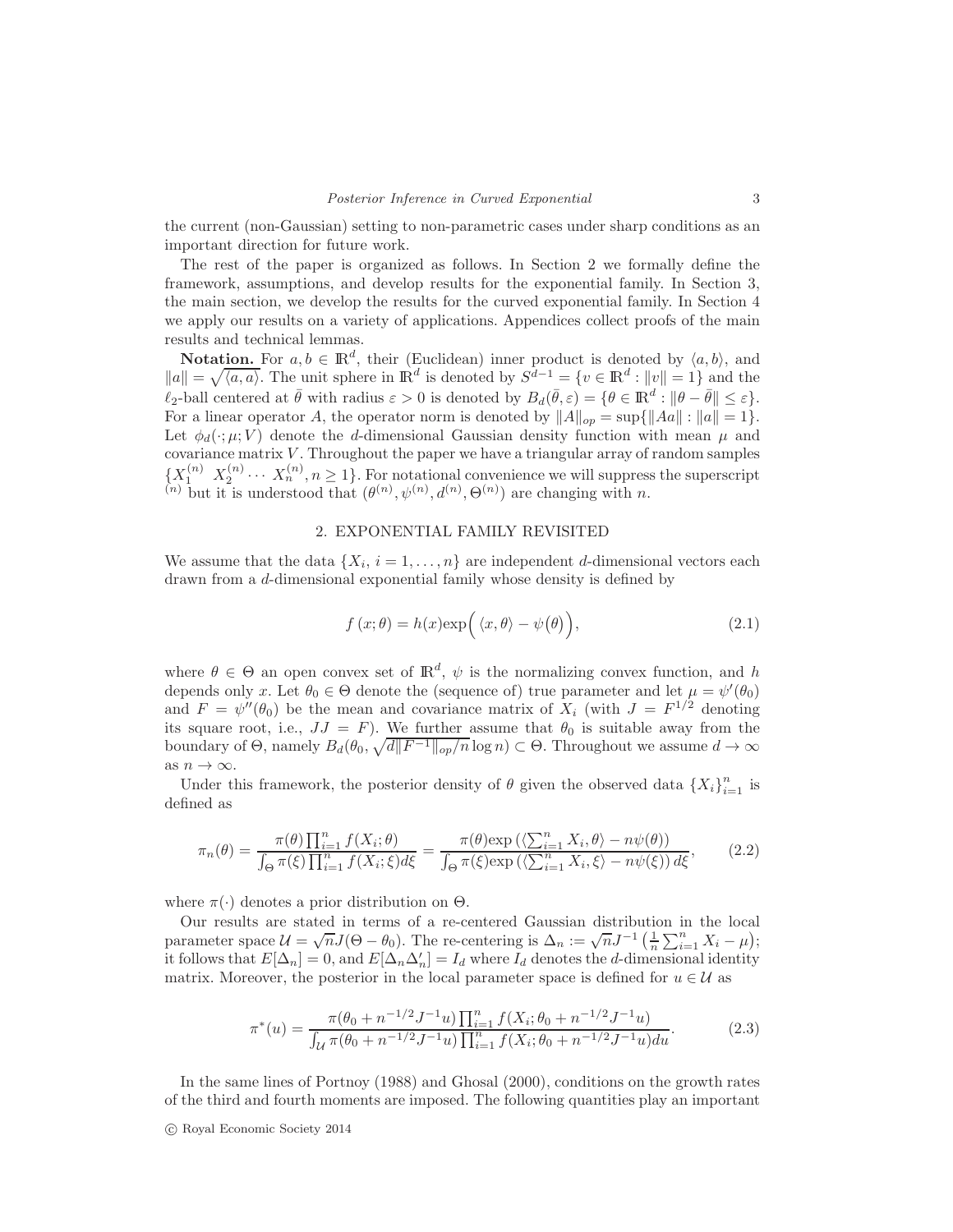role in the analysis:

$$
B_{1n}(c) = \sup_{\theta, a} \left\{ |E_{\theta} \left[ \langle a, V \rangle^3 \right] | : a \in S^{d-1}, ||J(\theta - \theta_0)||^2 \le \frac{cd}{n} \right\},\tag{2.4}
$$

$$
B_{2n}(c) = \sup_{\theta, a} \left\{ E_{\theta} \left[ \langle a, V \rangle^4 \right] : a \in S^{d-1}, ||J(\theta - \theta_0)||^2 \le \frac{cd}{n} \right\},\tag{2.5}
$$

$$
\lambda_n(c) = \frac{1}{6} \left( \sqrt{\frac{cd}{n}} B_{1n}(0) + \frac{cd}{n} B_{2n}(c) \right),\tag{2.6}
$$

where V is a random variable distributed as  $J^{-1}(U - E_{\theta}[U])$  and U has density  $f(\cdot; \theta)$ as defined in  $(2.1)$ .

REMARK 2.1. Although we focus on the *i.i.d.* framework the analysis can be directly extended to the case that observations are independent but not necessarily identically distributed provided the joint likelihood can still be written in the exponential family form (2.1). In this case the normalizing function satisfies  $\psi = \frac{1}{n} \sum_{i=1}^{n} \psi_i$  where the function  $\psi_i$  is induced by the *i* observation. Similarly, the quantities  $B_{1n}$  and  $B_{2n}$  are defined as the average of across i of  $B_{1ni}(c)$  and  $B_{2ni}(c)$  which are defined as in (2.4) and (2.5) for the ith observation.

REMARK 2.2. We note that  $\lambda_n(c)$  is related but different from the quantity with the same notation defined in Ghosal (2000). We provide a technical discussion about the differences in the Appendix. For now we note that  $(2.6)$  is always smaller than its counterpart in Ghosal (2000) which leads to weaker requirements. In the specific applications of interest we develop bounds on  $(2.6)$ . In the case that the density  $(2.1)$  is logconcave in the data, we provide generic bounds for (2.6) in Appendix D.

Next we impose some regularity conditions on the prior  $\pi$ .

**Assumption P(c<sub>n</sub>).** For the specified positive sequence  $c_n$ , the prior density function  $\pi$  satisfies:

$$
\sup_{\theta \in \Theta} \ln[\pi(\theta)/\pi(\theta_0)] \le O(d) \text{ and } |\ln \pi(\theta) - \ln \pi(\theta_0)| \le K_n(c_n) \|\theta - \theta_0\|
$$
  
for any  $\theta$  s.t.  $\|\theta - \theta_0\| \le \sqrt{c_n \|F^{-1}\|_{op} d/n}$ , with  $K_n(c_n) \sqrt{c_n \|F^{-1}\|_{op} d/n} = o(1)$ .

In what follows the sequence  $c_n$  will typically remain uniformly bounded in n. These conditions differ from the ones imposed in Ghosal (2000). Although the same Lipschitz condition is assumed, we require only a relative lower bound on the value of the prior on the true parameter instead of an absolute bound. Thus this condition requires that the true parameter does not have an exponentially small prior value relative to other parameter values. We note that such conditions allow for improper priors which were not allowed in Ghosal (2000). Importantly, the uninformative prior trivially satisfies Assumption P.

Next we state the main results of this section.

THEOREM 2.1. For any fixed value  $c > 0$ , suppose that (i)  $B_{1n}(c)\sqrt{d/n} = o(1)$ , (ii)  $\lambda_n(c)d = o(1)$ , (iii)  $||F^{-1}||_{op}d/n = o(1)$ , and (iv) Assumption  $P(c)$  hold. Then we have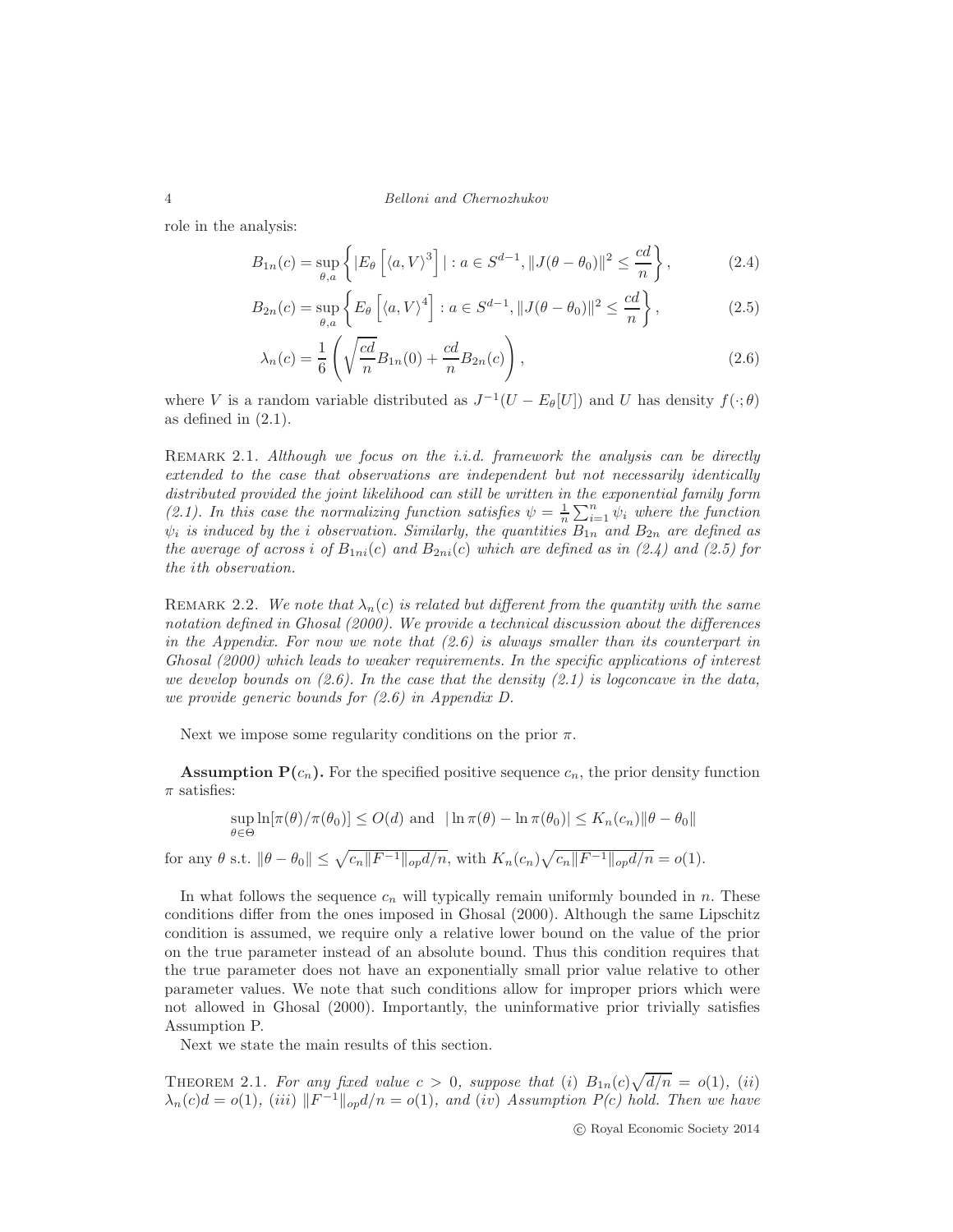asymptotic normality of the posterior density function

$$
\int_{\mathcal{U}} |\pi_n^*(u) - \phi_d(u; \Delta_n, I_d)| du = o_p(1).
$$

Theorem 2.1 establishes the asymptotic normality of the posterior density function. It has different assumptions on the prior relative to Theorem 3 of Ghosal (2000). However, Theorem 2.1 does not require additional technical assumptions used in Ghosal (2000), as discussed in Appendix A, and the growth condition of  $d$  with relative to the sample size n is improved by ln d factors.

In some applications stronger convergence properties for the posterior distribution can be required. The following theorem provides sufficient conditions for the  $\alpha$ -moment convergence. In what follows, for sequences of  $\alpha$  and  $d$ , let  $M_{d,\alpha} := (d+\alpha) \left(1 + \frac{\alpha \ln(d+\alpha)}{d+\alpha}\right)$  $\big).$ 

THEOREM 2.2. In addition to the conditions  $(i)$  and  $(iii)$  of Theorem 2.1, suppose that the following hold for any fixed  $\bar{c}$ : (ii')  $\lambda_n (\bar{c}M_{d,\alpha}/d) [\bar{c}M_{d,\alpha}]^{1+\alpha/2} = o(1)$ ; (iv') Assumption  $P(\bar{c}M_{d,\alpha}/d)$  and  $K_n(\bar{c}M_{d,\alpha}/d)\sqrt{\|F^{-1}\|_{op}[\bar{c}M_{d,\alpha}]}^{1+\alpha}/n} = o(1)$ . Then we have

$$
\int_{\mathcal{U}} \|u\|^{\alpha} |\pi_n^*(u) - \phi_d(u; \Delta_n, I_d)| du = o_p(1).
$$
 (2.7)

Conditions  $(ii')$  and  $(iv')$  are strengthening of conditions  $(ii)$  and  $(iv)$  of Theorem 2.1 respectively. We emphasize that Theorem 2.2 allows for  $\alpha$  and d to grow as the sample size increases. Our conditions highlight the polynomial trade off between  $n$  and d which contrasts with an exponential trade off between n and  $\alpha$ . This suggests that the estimation of higher moments in increasing dimensions applications could be very delicate. Conditions  $(ii')$  and  $(iv')$  simplify significantly if  $\alpha \ln d = o(d)$ , in which case  $M_{d,\alpha} = d(1 + o(1)).$ 

REMARK 2.3. Suppose that we are interested in allowing  $\alpha$  to grow with the sample size as well. If d is growing in a polynomial rate with respect to n, our results do not allow for  $\alpha = O(\ln n)$ . Some limitation along these lines should be expected since there is an exponential trade off between  $\alpha$  and n. However, it is possible to have  $\alpha = O(\sqrt{\ln n})$ . Such slow growth conditions illustrate the potential limitations for the practical estimation of higher order moments.

#### 3. CURVED EXPONENTIAL FAMILY

Next we consider the curved exponential family. Let  $X_1, X_2, \ldots, X_n$  be i.i.d. observations from a d-dimensional curved exponential family with density given by

$$
f(x; \theta) = h(x) \exp \left( \langle x, \theta(\eta) \rangle - \psi(\theta(\eta)) \right),
$$

where  $\eta \in \Psi \subset \mathbb{R}^{d_1}$ ,  $\theta : \Psi \to \Theta$ , an open subset of  $\mathbb{R}^d$ , and  $d \to \infty$  as  $n \to \infty$  as before.

The parameter of interest is  $\eta$ , whose true value  $\eta_0$  is suitably bounded away from the boundary of  $\Psi \subset \mathbb{R}^{d_1}$  (see Assumption A). The true value of  $\theta$  induced by  $\eta_0$  is given by  $\theta_0 = \theta(\eta_0)$ . The mapping  $\eta \mapsto \theta(\eta)$  takes values from  $\mathbb{R}^{d_1}$  to  $\mathbb{R}^d$  where  $d_1 \leq d$ . Moreover, assume that  $\eta_0$  is the unique solution to the system  $\theta(\eta) = \theta_0$ . Thus, the parameter  $\theta$  corresponds to a high-dimensional parametrization, and  $\eta$  describes the lower-dimensional parametrization of the density.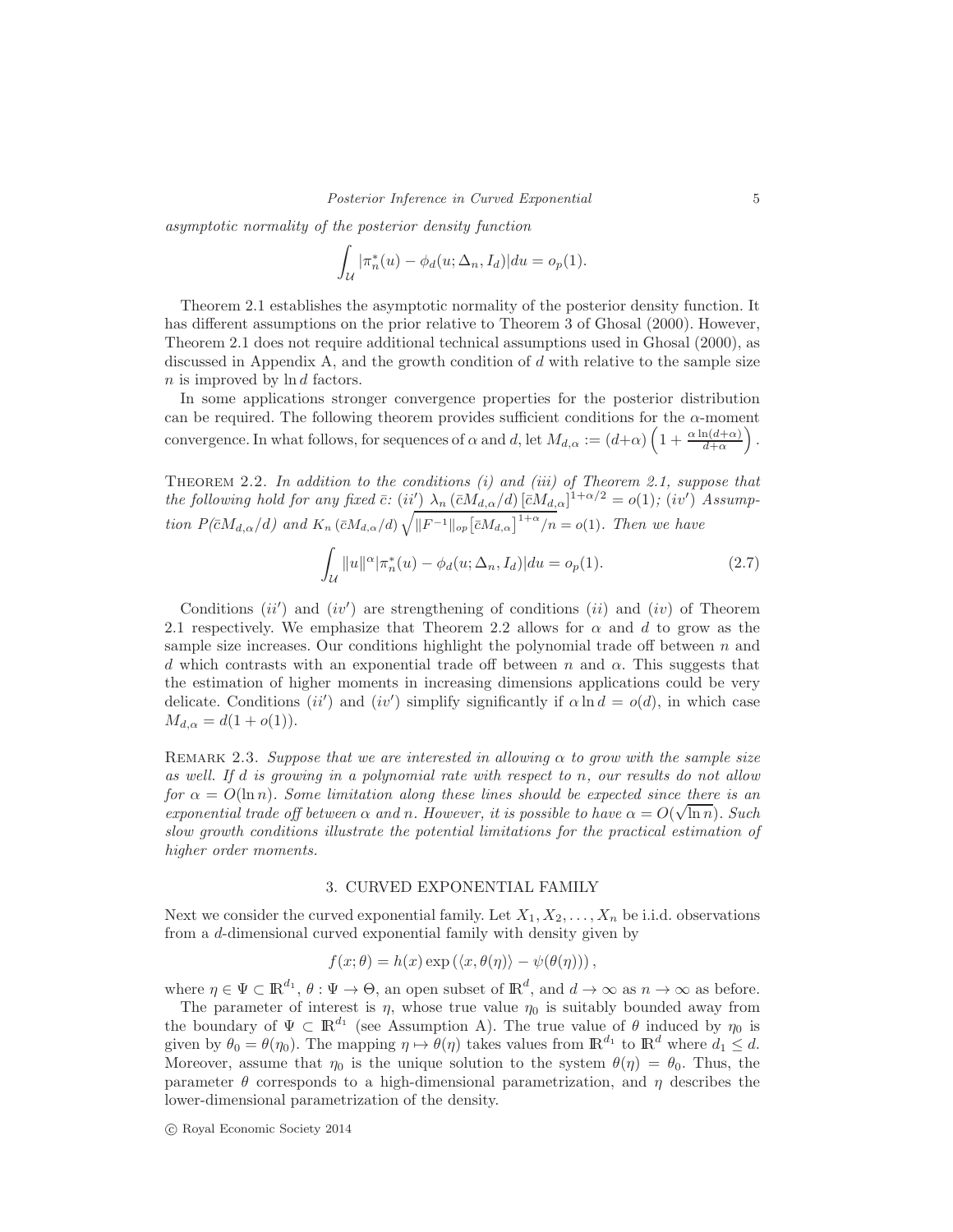We require the following regularity conditions on the mapping  $\theta(\cdot)$  and on the prior.

**Assumption A.** For every fixed  $\kappa$ , there exists a linear operator  $G : \mathbb{R}^{d_1} \to \mathbb{R}^{d}$ such that uniformly in  $\gamma \in B_{d_1}(0, \kappa N_n) \subset \sqrt{n}(\Psi - \eta_0)$ , where  $N_n = \sqrt{d} + {\sqrt{d_{prior}}} + {\sqrt{d}}$  $\sqrt{d_1 ||(G'FG)^{-1}||_{op}} + \sqrt{d_1 \log(d_1 + ||J^{-1}||_{op}/\varepsilon_0)} \max\{1, ||J^{-1}||_{op}/\varepsilon_0\},\$  where  $\varepsilon_0$  is defined in Assumption B, we have

$$
\sqrt{n} \left( \theta(\eta_0 + \gamma/\sqrt{n}) - \theta(\eta_0) \right) = R_{1n} + (I + R_{2n})G\gamma,
$$
\n(3.8)

where

$$
||R_{1n}|| ||J||_{op} \{\sqrt{d} + ||JG||_{op} N_n\} = o(1) \text{ and}
$$
  

$$
\{||R_{2n}||_{op}\sqrt{d} + ||JR_{2n}G||_{op} N_n\} ||JG||_{op} N_n = o(1).
$$
 (3.9)

**Assumption B.** Uniformly in n, there exist a positive constant  $\varepsilon_0$  bounded away from zero, such that for every  $\eta \in \Psi$  we have

$$
\|\theta(\eta) - \theta(\eta_0)\| \ge \varepsilon_0 \|\eta - \eta_0\|.\tag{3.10}
$$

**Assumption P'.** The prior density function  $\pi$  satisfies:

$$
\sup_{\eta \in \Psi} \ln[\pi(\theta(\eta))/\pi(\theta(\eta_0))] \le O(d_{prior}).
$$

Thus the mapping  $\eta \mapsto \theta(\eta)$  is allowed to be nonlinear and discontinuous. For example, the additional condition of  $R_{1n} = 0$  implies the continuity of the mapping in a neighborhood of  $\eta_0$ . More generally, condition (3.9) impose that the map admits an (uniform) approximate linearization in the neighborhood of  $\eta_0$ .

A prior  $\pi$  on  $\Theta$  induces a prior over  $\Psi$  as  $\pi(\eta) = \pi(\theta(\eta))/\int_{\Psi} \pi(\theta(\tilde{\eta}))d\tilde{\eta}$ . Alternatively the prior can be placed directly over  $\Psi$ . Assumption P' also bounds the maximum loglikelihood given by the prior to any  $\eta$  different than  $\eta_0$  to be of the order  $d_{prior}$  which can grow with n. If Assumption P holds we have  $d_{prior} \leq d$ . However, if the prior is placed directly on  $\Psi$  we typically have  $d_{prior} = d_1$ . Finally, if the prior is uninformative we trivially have  $d_{prior} = 1$ . The posterior of  $\eta$  given the data is denoted by

$$
\pi_n(\eta) \propto \pi(\theta(\eta)) \cdot \prod_{i=1}^n f(x_i; \theta(\eta)) = \pi(\theta(\eta)) \cdot \exp\left(n \left\langle \overline{X}, \theta(\eta) \right\rangle - n\psi(\theta(\eta))\right)
$$

where  $\bar{X} = (1/n) \sum_{i=1}^{n} X_i$ .

Under this framework, we also define the local parameter space to describe contiguous deviations from the true parameter as

$$
\gamma = \sqrt{n}(\eta - \eta_0)
$$
, and let  $s = (G'FG)^{-1}G'\sqrt{n}(\bar{X} - \mu)$ 

be a first order approximation to the normalized maximum liklelihood/extremum estimate. Under this setting, the following relations hold for s:

$$
E[s] = 0
$$
,  $E[ss'] = (G'FG)^{-1}$ , and  $||s|| = O_p(\sqrt{d_1||(G'FG)^{-1}||_{op}})$ .

The posterior density evaluated at  $\gamma \in \Gamma := \sqrt{n}(\Psi - \eta_0)$  is given by

$$
\pi_n^*(\gamma) = \ell(\gamma) / \int_{\Gamma} \ell(\gamma) d\gamma,
$$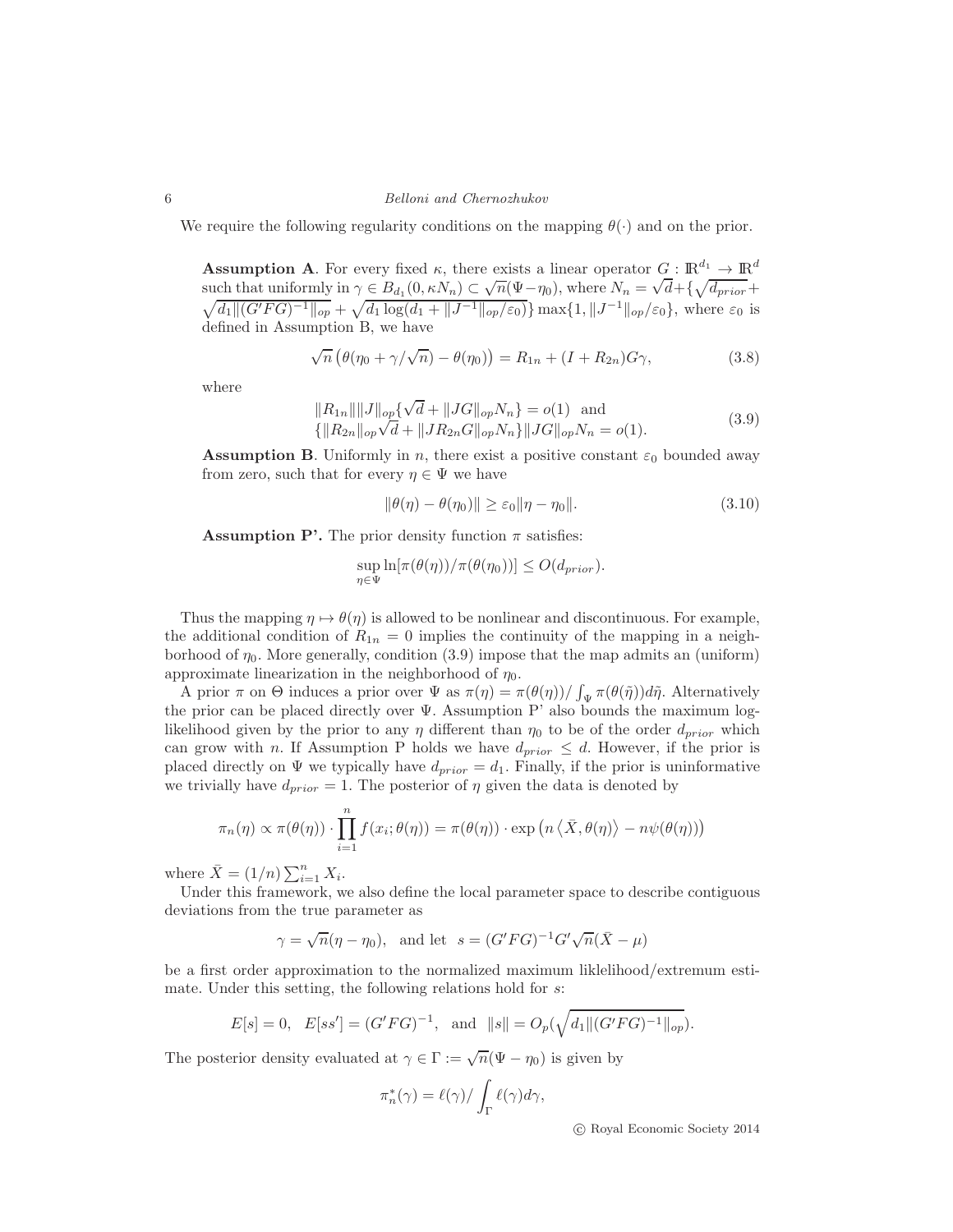where

$$
\ell(\gamma) = \exp\left(n\left\langle \bar{X}, \theta(\eta_0 + n^{-1/2}\gamma) - \theta(\eta_0) \right\rangle - n\left[ \psi(\theta(\eta_0 + n^{-1/2}\gamma)) - \psi(\theta(\eta_0)) \right] \right) \times \pi\left(\theta\left(\eta_0 + n^{-1/2}\gamma\right)\right).
$$

In order to formally state our results we use the following additional definition

$$
a_n = \sup\{c : \lambda_n(c) \le 1/16\}.
$$

The sequence  $a_n$  characterizes a neighborhood of size  $\sqrt{a_n d}$  around the true local parameter for which the posterior  $\ell(\cdot)$  is bounded above by a proper Gaussian density. This is useful since this neighborhood grows and controlling Gaussian tails is typically easier. In turn, this allows for weaker conditions in the next results.

Next we address the consistency question for the maximum likelihood estimator associated with the curved exponential family.

THEOREM 3.1. Suppose that Assumptions A, B and P' hold. Then, provided the condition  $\|(G'FG)^{-1}\|_{op}\{d_1 + d_{prior}\}/d = o(a_n)$  holds, we have that the maximum likelihood estimator  $\hat{\eta}$  satisfies

$$
\|\hat{\eta} - \eta_0\| = O_p\left(\sqrt{\frac{d_1 + d_{prior}}{n} \| (G'FG)^{-1} \|_{op}}\right).
$$

Two remarks regarding Theorem 3.1 are worth mentioning. First, we note that the condition  $\lambda_n(c) = o(1)$  implies  $a_n \to \infty$ . However,  $\lambda_n(c) = o(1)$  is stronger than the condition  $\sqrt{d/n}B_{1n}(c) = o(1)$  used for consistency obtained in Ghosal (2000) for the exponential family case. Second, the consistency result in Theorem 3.1 can be substantially impacted by the choice of prior. If the prior used is defined over the full space, it might place an exponentially small (in the dimension d) weight in  $\eta_0$  relative to other points. In the case  $d_1 \sim d$  this is not problematic but it could impact the rates if  $d_1 = o(d)$ . In cases a prior can be placed directly over  $\Gamma$  so that  $d_{prior} = O(d_1)$ , we obtain the standard rate of convergence of  $\sqrt{d_1/n}$ .

Finally, we state the asymptotic normality result for the curved exponential family. In what follows, let  $M_n := \{1 + 2||JG||_{op}\}^2 ||(G'FG)^{-1}||_{op}\{d_1 + d_{prior}\}.$ 

THEOREM 3.2. Suppose that Assumptions  $A$ ,  $B$ , and  $P'$  hold. Further suppose conditions (i)-(iii) of Theorem 2.1 hold, and for each fixed  $c > 0$ ,  $P(cM_n/d)$ ,  $d_1\lambda_n(cM_n/d) = o(1)$ and  $\{1+2||JG||_{op}\}^2N_n^2/d = o(a_n)$ . Then, asymptotic normality for the posterior density associated with the curved exponential family holds,

$$
\int |\pi_n^*(\gamma) - \phi_{d_1}(\gamma; s, (G'FG)^{-1})| d\gamma = o_p(1).
$$

## 4. APPLICATIONS TO SELECTED ECONOMETRIC MODELS

In this section we verify the conditions that lead to asymptotic normality in a variety of econometric problems covering both exponential and curved exponential families under increasing dimension. Most examples are motivated by the classical work of Zellner (1971) on Bayesian econometrics.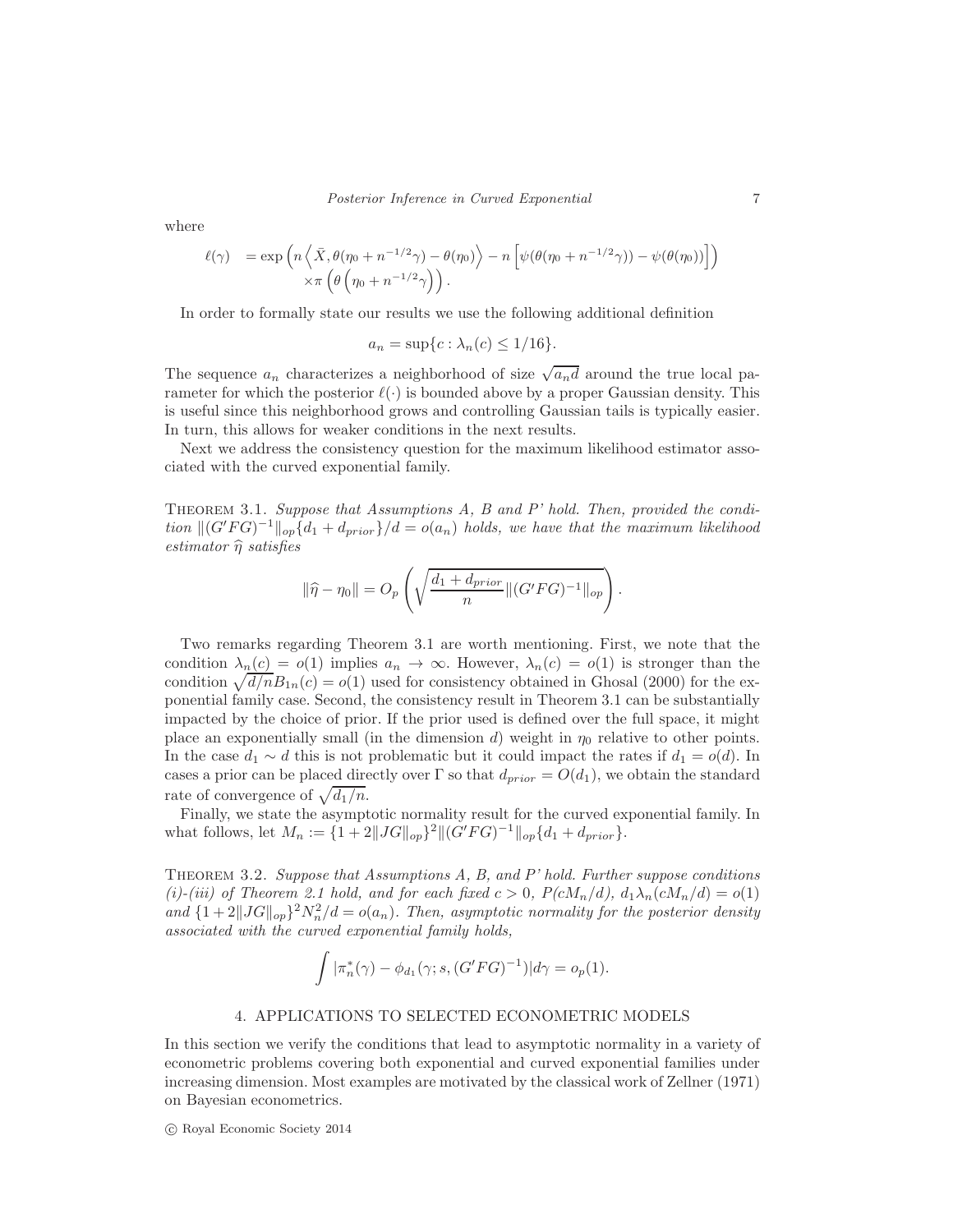#### 4.1. Multivariate Linear Model

In this section we consider a multivariate linear model. The response variable  $y_i$  is a  $d_y$ -dimensional vector, the disturbances  $u_i$  are normally distributed with mean zero and covariance matrix  $\Sigma_0$ . The covariates  $z_i$  are  $d_z$ -dimensional and the parameter matrix of interest  $\Pi_0$  is  $d_z \times d_y$ ,

$$
y_i = z_i \Pi_0 + u_i \quad i = 1, \dots, n. \tag{4.11}
$$

For notational convenience, let Y and Z denote the matrices whose rows are given by  $y_i$ and  $z_i$  respectively. Note that the dimension of the model is  $d = d_y^2 + d_z d_y$ .

Conditioning on the covariates  $Z$ , this model can be cast as an exponential family model by the following parametrization

$$
\theta = \begin{pmatrix} \theta_1 \\ \theta_2 \end{pmatrix} = \begin{pmatrix} -\frac{1}{2}\Sigma^{-1} \\ \Pi\Sigma^{-1} \end{pmatrix}, \quad \bar{X} = \frac{1}{n} \begin{pmatrix} \bar{X}_1 \\ \bar{X}_2 \end{pmatrix} = \frac{1}{n} \begin{pmatrix} Y'Y \\ Z'Y \end{pmatrix}
$$
(4.12)

and using the (trace) inner product  $\langle \theta, X \rangle = \text{trace}(X'_1 \theta_1) + \text{trace}(X'_2 \theta_2)$ , see for instance Garderen (1997). This parametrization leads to the normalizing function

$$
\psi(\theta) = -\frac{1}{4n} \text{trace}(Z\theta_2\theta_1^{-1}\theta_2'Z') - \frac{1}{2}\log \det(-2\theta_1). \tag{4.13}
$$

We make the following assumptions on the design. Uniformly in  $n$ , the covariates satisfy  $\max_{i\leq n} ||z_i|| = O(d_z^{1/2})$ , the matrices  $Z'Z/n$  and  $\Sigma_0$  have eigenvalues bounded away from zero and from above, and the matrix  $\Pi_0$  has full rank with singular values also bounded away from zero and from above.

Under these assumptions, by Lemma E.1 in the Appendix it follows that  $||F^{-1}||_{op} =$ O(1). Also, Lemma E.2 in the Appendix bounds the quantities  $B_{1n}(c) = O(d_z)$  and  $B_{2n}(c) = O(d_z^2)$ . Therefore we have asymptotic normality by Theorem 2.1 provided that the condition  $d(d_z\sqrt{d/n} + d_z^2d/n) = o(1)$  holds.

## 4.2. Seemingly Unrelated Regression Equations

The seemingly unrelated regression model (Zellner (1962)) considers a collection of models

$$
y_{ik} = x'_{ik}\beta_k + u_{ik}, \quad k = 1, \dots, d_y, \quad i = 1, \dots, n,
$$
\n(4.14)

where the dimension of  $\beta_k$  is  $d_k$ . Let  $d_z$  denote the total number of distinct covariates. The  $d_y$ -dimensional vector of disturbances u has zero mean and covariance  $\Sigma_0$ where  $c < \lambda_{min}(\Sigma_0) \leq \lambda_{max}(\Sigma_0) \leq C$  for some fixed constants  $c > 0$  and  $C < \infty$ independent of n. This model can be written in the form of (4.11) by setting  $\Pi$  $[\pi_1(\beta_1); \pi_2(\beta_2); \cdots; \pi_{d_y}(\beta_{d_y})]$ . Note that the vector  $\pi_k(\beta_k)$  has zeros for regressors that do not appear in the kth model. Garderen (1997) shows that this model is a curved exponential model provided that the matrix Π has some zero restrictions.

Consider the assumptions of Section 4.11. In this case we have that

$$
\eta = \left(\begin{array}{c} \eta_1 \\ \eta_2 \end{array}\right) = \left(\begin{array}{c} \Sigma^{-1} \\ \Pi \end{array}\right), \ \ \theta(\eta) = \left(\begin{array}{c} -\frac{1}{2}\eta_1 \\ \eta_2\eta_1 \end{array}\right) = \left(\begin{array}{c} -\frac{1}{2}\Sigma^{-1} \\ \Pi\Sigma^{-1} \end{array}\right). \tag{4.15}
$$

We restrict the space of  $\Sigma$  to consider  $\lambda_{min}(\Sigma) > \lambda_{min}$  a fixed constant (note that this induces  $\lambda_{max}(\Sigma^{-1}) < 1/\lambda_{min}$  which leads to a convex region in the parameter space), and that operator norm of  $\Pi$  is bounded by a constant,  $\|\Pi\|_{op} \leq M$  a fixed constant.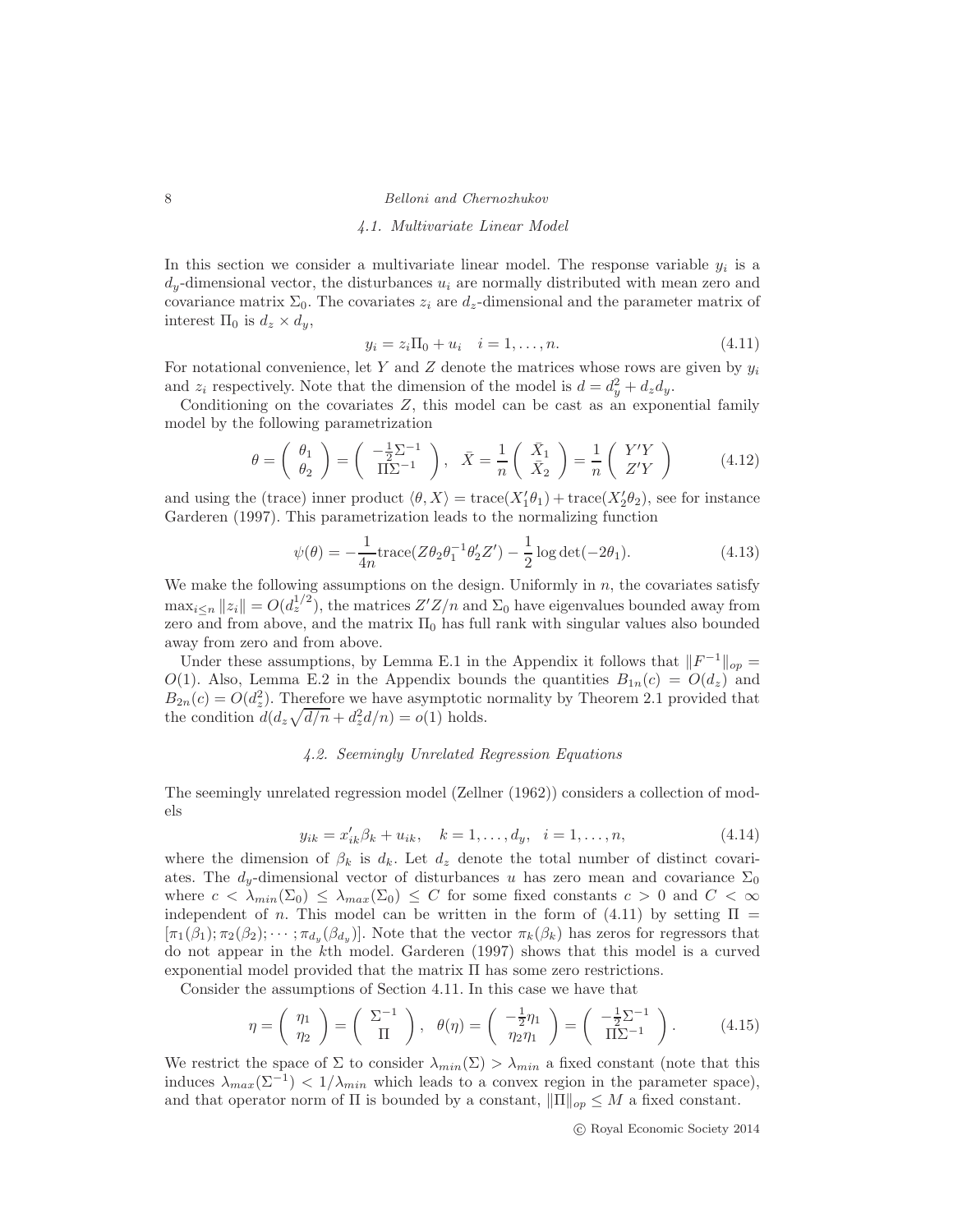The mapping  $\theta(\cdot)$  is twice differentiable and Lemma E.3 establishes that condition (3.8) holds with  $R_{2n} = 0$  and  $||R_{1n}|| \leq O(N_n^2/\sqrt{n})$ . Provided  $||G||_{op} \leq C$ , this implies that the requirement of  $d^3 \log^3 d = O(\{d_y^6 + d_z^3 d_y^3\} \log^3(d_y + d_z)) = o(n)$  suffices for Assumption A to hold.

Next we verify Assumption B for  $\varepsilon_0 = \min\{\frac{1}{4}, \lambda_{min}(\Sigma_0^{-1})/[8(1+M)]\}$ . Direct calculations provide

$$
\|\theta(\eta)-\theta(\eta_0)\| \geq \max{\frac{1}{2}\|\eta_1-\eta_{01}\|,\|\eta_2\eta_1-\eta_{02}\eta_{01}\|}.
$$

We can assume that  $\|\eta_1 - \eta_{01}\| < 2\varepsilon_0\|\eta - \eta_0\|$  otherwise Assumption B holds. In turn, this implies that  $\|\eta_2 - \eta_{02}\| \ge \frac{1}{2} \|\eta - \eta_0\|$ . In this case, since the operator norm of  $\eta_2$ satisfies  $\|\eta_2\|_{op} \leq M$ , we have

$$
\|\theta(\eta) - \theta(\eta_0)\| \geq \|\eta_2 \eta_1 - \eta_0 \eta_0\|
$$
  
\n
$$
= \|\eta_2 (\eta_1 - \eta_0_1) + (\eta_2 - \eta_0 \eta_0)\|
$$
  
\n
$$
\geq \|\eta_2 - \eta_0 2\| \lambda_{min} (\Sigma_0^{-1}) - \|\eta_2\|_{op} \|\eta_1 - \eta_0\|
$$
  
\n
$$
\geq \|\eta - \eta_0\| \lambda_{min} (\Sigma_0^{-1})/2 - M2\varepsilon_0 \|\eta - \eta_0\|
$$
  
\n
$$
\geq \|\eta - \eta_0\| \lambda_{min} (\Sigma_0^{-1})/4 \geq \varepsilon_0 \|\eta - \eta_0\|
$$

which verifies Assumption B.

# 4.3. Single Structural Equation Model

Next we consider the single structural equation,

$$
y_i^{(1)} = y_i^{(2)'} \beta + z_i^{(1)'} \gamma + v_i, \quad i = 1, \dots, n,
$$
\n(4.16)

for which the associated reduced form system, given by the multivariate linear model in (4.11), can be partitioned as

$$
(y_i^{(1)} \ y_i^{(2)'}) = (z_i^{(1)'} \ z_i^{(2)'}) \left( \begin{array}{cc} \pi_{11} & \pi_{12} \\ \pi_{21} & \pi_{22} \end{array} \right) + (u_i^{(1)} \ u_i^{(2)'}). \tag{4.17}
$$

We assume full column rank of Z and rank $(\pi_{21} \quad \pi_{22})$  = rank $(\pi_{22}) = d_y - 1$  where  $d_y$  is the dimension of  $(y_i^{(1)} \ y_i^{(2)}$ ′ ). The compatibility between the models (4.16) and (4.17) requires that

$$
\pi_{11} = \pi_{12}\beta + \gamma
$$
,  $\pi_{21} = \pi_{22}\beta$ , and  $u_i^{(1)} = u_i^{(2)'}\beta + v_i$ .

The model can also be embedded in (4.11) as follows

$$
\eta = \begin{pmatrix} \eta_1 \\ \eta_2 \\ \eta_3 \end{pmatrix} = \begin{pmatrix} \Sigma^{-1} \\ \begin{pmatrix} \pi_{12} \\ \pi_{22} \end{pmatrix} \\ \begin{pmatrix} \gamma \\ \beta \end{pmatrix} \end{pmatrix}, \quad \theta(\eta) = \begin{pmatrix} -\frac{1}{2}\Sigma^{-1} \\ \begin{pmatrix} \gamma + \pi_{12}\beta & \pi_{12} \\ \pi_{22}\beta & \pi_{22} \end{pmatrix} \Sigma^{-1} \end{pmatrix}.
$$
 (4.18)

Similar arguments to those used in Section 4.2 show that Assumptions A and B hold under the standard strong instrument asymptotics.

### 4.4. Multinomial Model

This example of multinomial model was also analyzed in Ghosal (2000). Our goal is to weaken some of the conditions required previously using the techniques proposed here.

c Royal Economic Society 2014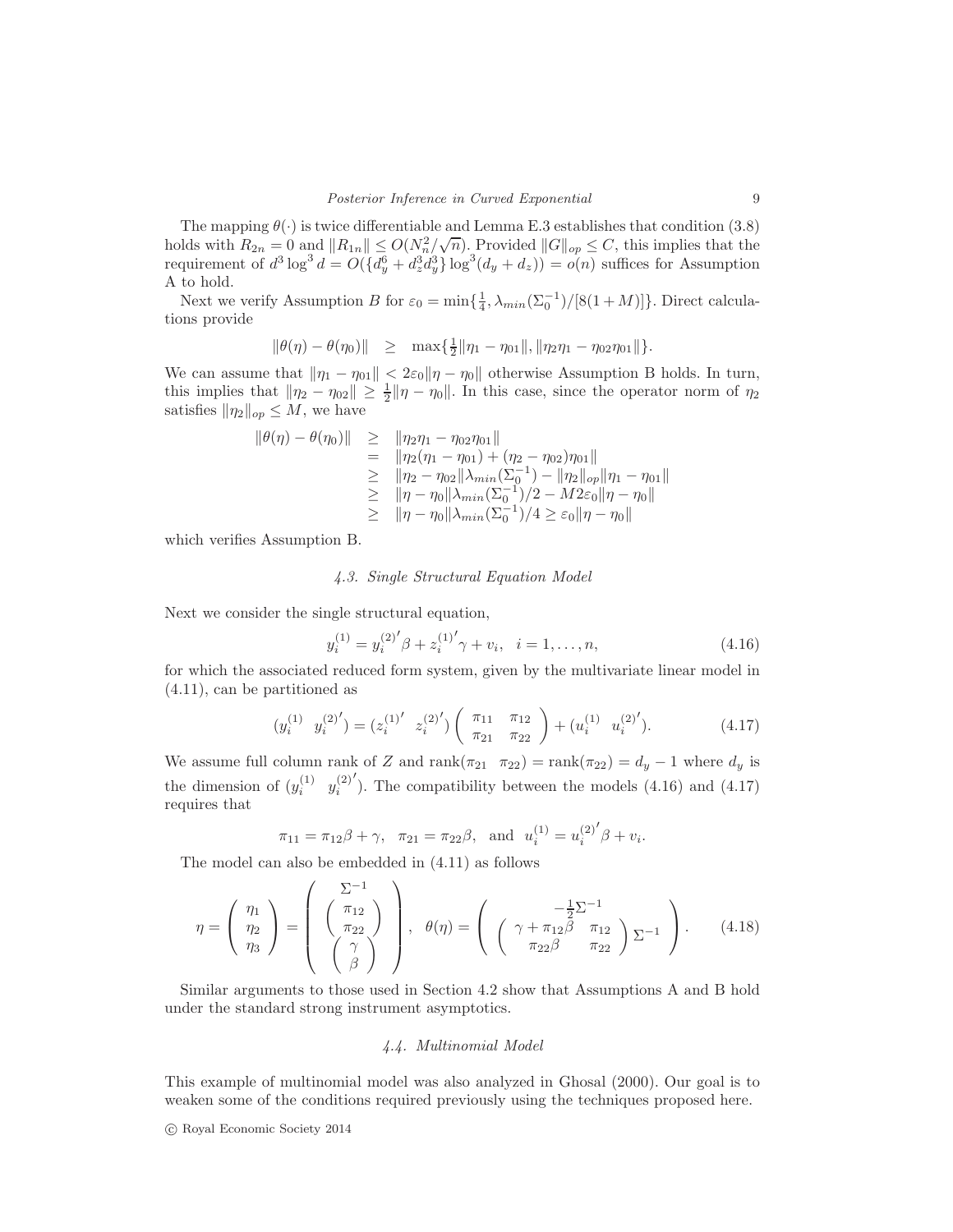Let  $\mathcal{X} = \{x^0, x^1, \dots, x^d\}$  be the known finite support of a multinomial random variable X where d is allowed to grow with sample size n. For each j denote by  $p_i$  the probability of the event  $\{X = x^j\}$  which is assumed to satisfy  $\max_{0 \le j \le d} 1/p_j = O(d)$ . The parameter space is given by  $\theta = (\theta_1, \dots, \theta_d)$  where  $\theta_j = \log(p_j/(1 - \sum_{k=1}^d p_k))$ . It follows that under the assumption on the  $p_j$ 's the true value of  $\theta_j$ 's are bounded. The Fisher information matrix is given by  $F = P - pp'$  where  $P = \text{diag}(p)$ . In this case we have  $B_{1n}(c) = O(d^{3/2})$ and  $B_{2n}(c) = O(d^2)$ . We refer to Ghosal (2000) for detailed calculations.

The growth condition  $d^6(\log d)/n \to 0$  was imposed in Ghosal (2000) to obtain the asymptotic normality results (the case of  $\alpha = 0$ ). We weaken this growth requirement by combining the derivation in Ghosal (2000) with the analysis in Section 2 with an uninformative (improper) prior. In this case we have  $K_n(c) = 0$  and our definition of  $\lambda_n(c)$ remove the logarithmic factors. As a result, Theorem 2.1 leads to a weaker growth condition  $d^4/n \to 0$ . For  $\alpha$ -moment estimation, the conditions of Theorem 2.2 are satisfied with the condition that  $d^{4+\alpha+\delta}/n \to 0$  for any strictly positive value of  $\delta$ . Recently another approach based on Le Cam's proof that is specific to discrete probability distributions allows for further improvements, see Boucheron and Gassiat (2009).

## 4.5. Multinomial Model with Moment Restrictions

In this subsection we provide a high-level discussion of the multinomial model with moment restrictions. Let  $\mathcal{X} = \{x^0, x^1, x^2, \dots, x^d\}$  be the known finite support of a multinomial random variable X which was described in Section 4.4. Conditions  $(i) - (iv)$  are verified as in Section 4.4.

As discussed in the introduction, it is of interest to incorporate moment restrictions into this model, see Chamberlain (1987) and Imbens (1997) for discussions. This will lead to a curved exponential model as studied in Section 3.

The parameter of interest is  $\eta \in \Psi \subset \mathbb{R}^{d_1}$  a compact set. Consider a (twice continuously differentiable) vector-valued moment function  $m: \mathcal{X} \times \Psi \to \mathbb{R}^M$  such that

$$
E[m(X, \eta)] = 0 \text{ for a unique } \eta_0 \in \Psi.
$$

The log-likelihood function associated with this model

$$
l(q, \eta) = \sum_{i=1}^{n} \sum_{j=0}^{d} I\{X_i = x_j\} \ln q_j
$$
  
for some  $q$  and  $\eta$  such that 
$$
\sum_{j=0}^{d} q_j m(x_j, \eta) = 0, \sum_{j=0}^{d} q_j = 1, q \ge 0,
$$
 (4.19)

and  $l(q, \eta) = -\infty$  if the probability distribution q violates any of the moments conditions. The log-likelihood function (4.19) induces the mapping  $q: \Psi \to \Delta^{d-1}$  formally defined as

$$
q(\eta) = \arg \max_{q} \quad l(q, \eta)
$$
  

$$
\sum_{j=0}^{d} q_j m(x_j, \eta) = 0, \sum_{j=0}^{d} q_j = 1, \ q \ge 0.
$$
 (4.20)

In this case, the function  $\theta_j(\eta) = \log(q_j(\eta)/q_0(\eta))$  (for  $j = 1, \ldots, d$ ) is the mapping from  $\Psi \to \Theta$  discussed in Section 3. Assuming that the matrix  $E[m(X, \eta)m(X, \eta)']$  is uniformly positive definite over  $\eta$ , Qin and Lawess (1994) use the inverse function theorem to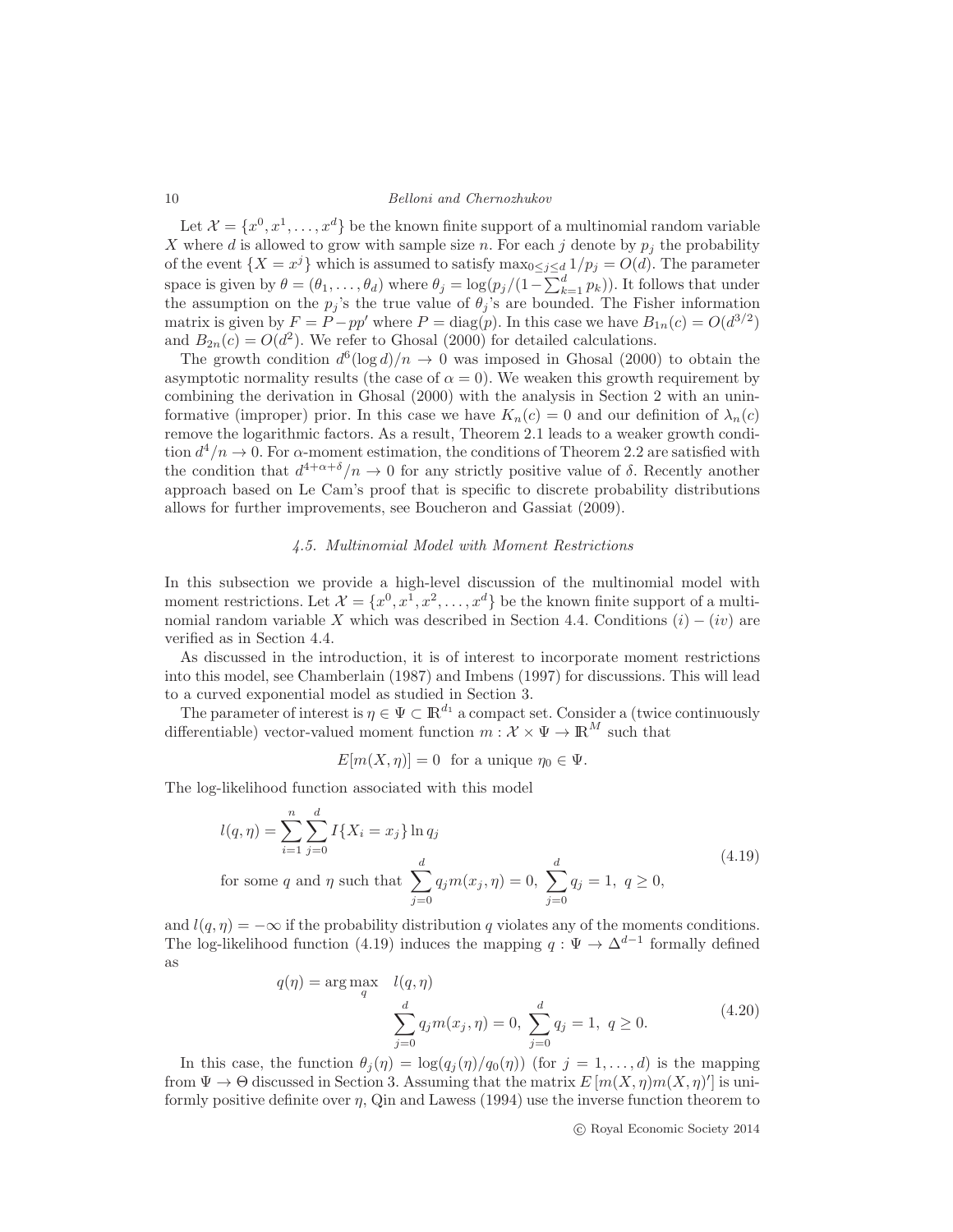show that  $\theta(\cdot)$  is a twice continuous differentiable mapping of  $\eta$  in a neighborhood of  $\eta_0$ . In particular this implies that we can take  $R_{2n} = 0$  and  $||R_{1n}|| = O(dd_1^2(N_n^2/n))$ . Thus, provided  $G'FG$  has eigenvalues bounded away from zero and from above,  $d_{prior} \leq d$ , and because  $||F^{-1}||_{op} = O(d)$ , Assumption A holds provided that  $||R_{1n}||N_n = O(d^3 d_1^3 \log d/n) =$  $o(1)$ .

Assumption B is satisfied if  $\eta$  belongs in a compact set  $\Psi$  and that the mapping  $\theta(\cdot)$  is injective (over a set that contains  $\Psi$  in its interior). We refer to Newey and McFadden (1994) for a discussion of primitive assumptions for identification with moment restrictions.

#### APPENDIX A: TECHNICAL RESULTS

In this section we prove the technical lemmas needed to prove our main result in the following section. Our exposition follows the work of Ghosal (2000). For the sake of completeness we include Proposition A.1, which can be found in Portnoy (1988), and a specialized version of Lemma 1 of Ghosal (2000). All the remaining proofs use different techniques and rely on weaker assumptions. In particular, we no longer require the prior to be proper, no bounds on the growth of  $\det (\psi''(\theta_0))$  are imposed, and  $\ln n$  and  $\ln d$  do not need to be of the same order.

Using the notation in Section 2, let

$$
H(a) = \{u \in \mathcal{U} : ||u|| \le a\}.
$$
\n(A.1)

Moreover, for  $u \in \mathcal{U}$  let

$$
\tilde{Z}_n(u) = \exp\left(\langle u, \Delta_n \rangle - ||u||^2/2\right) \quad \text{and} \tag{A.2}
$$

$$
Z_n(u) = \exp\left(\frac{1}{\sqrt{n}}\left\langle \sum_{i=1}^n X_i, J^{-1}u \right\rangle - n\left[\psi\left(\theta_0 + n^{-1/2}J^{-1}u\right) - \psi(\theta_0)\right]\right), \quad (A.3)
$$

otherwise, if  $\theta_0 + n^{-1/2} J^{-1} u \notin \Theta$ , let  $Z_n(u) = \tilde{Z}_n(u) = 0$ . The quantity (A.3) denotes the likelihood ratio associated with f as a function of u. In a parallel manner,  $(A.2)$  is associated with a standard Gaussian density. We note that  $(A.2)$  and  $(A.3)$  are logconcave functions in  $u$ .

We start recalling a result on the Taylor expansion of  $\psi$  which is key to control deviations between  $Z(u)$  and  $Z(u)$ .

PROPOSITION A.1. (PORTNOY (1988)) Let  $\psi'$  and  $\psi''$  denote respectively the gradient and the Hessian of  $\psi$ . For any  $\theta, \theta_0 \in \Theta$ , there exists  $\tilde{\theta} = \lambda \theta + (1 - \lambda)\theta_0$ , for some  $\lambda \in [0, 1]$ , such that

$$
\psi(\theta) = \psi(\theta_0) + \langle \psi'(\theta_0), \theta - \theta_0 \rangle + \frac{1}{2} \langle \theta - \theta_0, \psi''(\theta_0)(\theta - \theta_0) \rangle +
$$
  
+ 
$$
\frac{1}{6} E_{\theta_0} [\langle \theta - \theta_0, W \rangle^3] + \frac{1}{24} \left\{ E_{\tilde{\theta}} [\langle \theta - \theta_0, W \rangle^4] - 3 \left( E_{\tilde{\theta}} [\langle \theta - \theta_0, W \rangle^2] \right)^2 \right\} \tag{A.4}
$$

where  $W = U - E[U]$  with  $U \sim f(\cdot; \theta)$  in  $E_{\theta} [g(W)]$ .

Based on Proposition A.1 we control the pointwise deviation between  $Z_n$  and  $\tilde{Z}_n$  in a neighborhood of zero (i.e., in a neighborhood of the true parameter).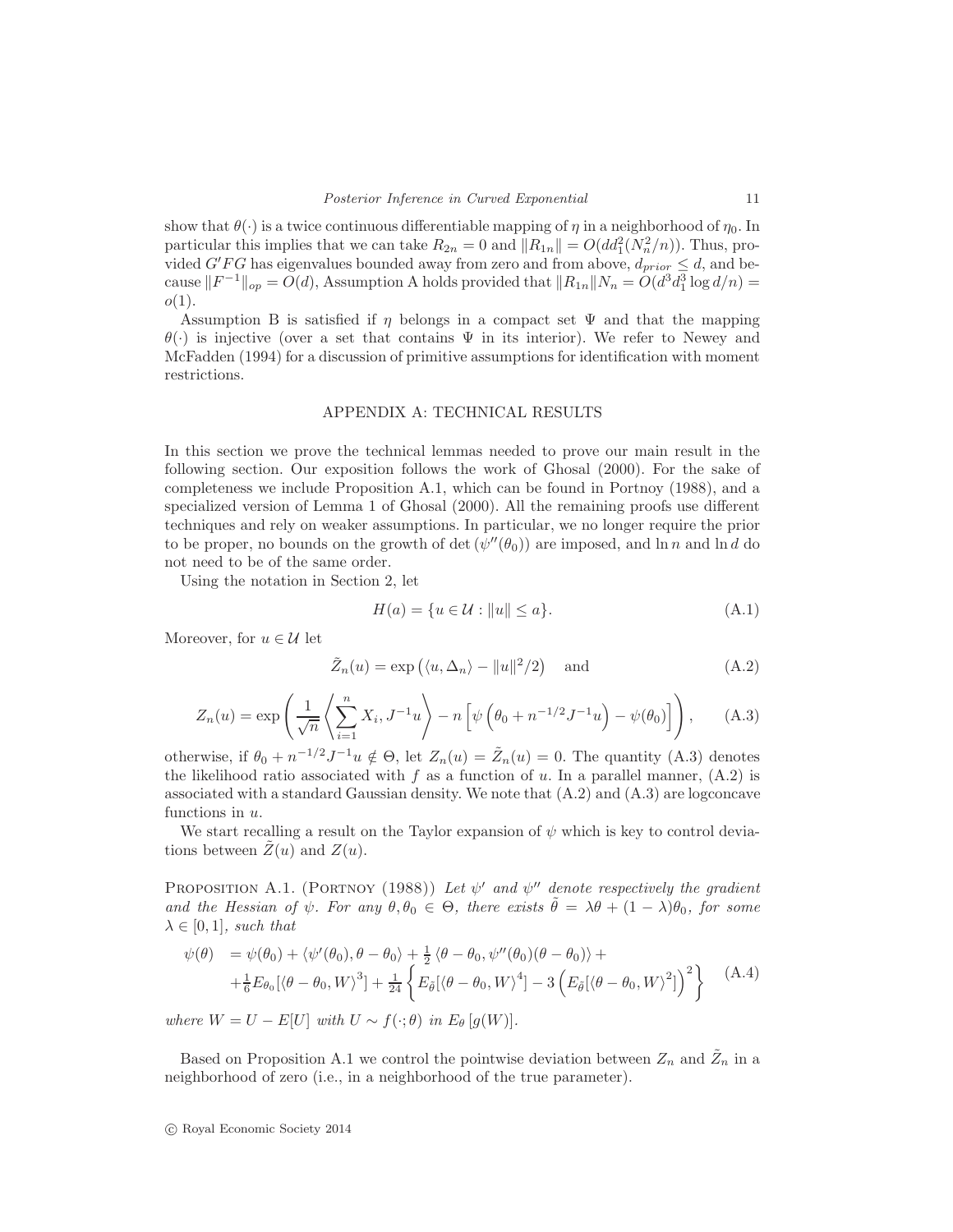LEMMA A.1. (ESSENTIALLY IN GHOSAL (2000) AND PORTNOY (1988)) For all u such that  $||u|| \leq \sqrt{cd}$ , we have

$$
|\ln Z_n(u) - \ln \tilde{Z}_n(u)| \leq \lambda_n(c) \|u\|^2 \quad \text{and} \quad \ln Z_n(u) \leq \langle \Delta_n, u \rangle - \frac{1}{2} \|u\|^2 (1 - 2\lambda_n(c)).
$$

**Proof:** Define  $I := \ln \tilde{Z}_n(u) - \ln Z_n(u)$  so that

$$
I = -n^{1/2} \langle \mu, J^{-1} u \rangle - \frac{1}{2} ||u||^2 + n \left\{ \psi(\theta_0 + n^{-1/2} J^{-1} u) - \psi(\theta_0) \right\}.
$$

Using Proposition A.1, for some  $\tilde{\theta}$  in the line segment  $[\theta_0, \theta_0 + n^{-1/2}J^{-1}u]$  we have

$$
|I| \leq n \left| \frac{1}{6} E_{\theta_0} \left[ \left\langle \frac{u}{n^{1/2}}, V \right\rangle^3 \right] \right| + \frac{1}{24} \left| \left\{ E_{\tilde{\theta}} \left[ \left\langle \frac{u}{n^{1/2}}, V \right\rangle^4 - 3 \left( E_{\tilde{\theta}} \left[ \left\langle \frac{u}{n^{1/2}}, V \right\rangle^2 \right] \right)^2 \right] \right\} \right|
$$
  

$$
\leq \frac{1}{6} \left( n^{-1/2} ||u||^3 B_{1n}(0) + n^{-1} ||u||^4 B_{2n}(c) \right) \leq \lambda_n(c) ||u||^2
$$

where the last inequality holds by  $||u|| \leq \sqrt{cd}$  and the definition of  $\lambda_n(c)$ . The second statement of the lemma follows directly from the first result.  $\Box$ 

Next we show how to bound the integrated deviation between the quantities in  $(A.2)$ and (A.3) restricted to the neighborhood of zero.

LEMMA A.2. For any  $c > 0$  we have

$$
\left(\int \tilde{Z}_n(u) du\right)^{-1} \int_{\{u: \|u\| \le \sqrt{cd}\}} |Z_n(u) - \tilde{Z}_n(u)| du \le cd\lambda_n(c)e^{2cd\lambda_n(c)}.
$$

**Proof:** Using  $|e^x - e^y| \le |x - y| \max\{e^x, e^y\}$  and both relations in Lemma A.1, for any  $||u|| \leq \sqrt{cd}$ , we have

$$
\begin{array}{rcl}\n|Z_n(u) - \tilde{Z}_n(u)| & \leq & \left| \ln Z_n(u) - \ln \tilde{Z}_n(u) \right| \exp \left( \langle \Delta_n, u \rangle - \frac{1}{2} (1 - 2\lambda_n(c)) \| u \|^2 \right) \\
& \leq & \lambda_n(c) \| u \|^2 \exp \left( \langle \Delta_n, u \rangle - \frac{1}{2} (1 - 2\lambda_n(c)) \| u \|^2 \right).\n\end{array}
$$

By integrating over the set  $H(\sqrt{cd})$  as defined in (A.1), we obtain

$$
\int_{H(\sqrt{cd})} |Z_n(u) - \tilde{Z}_n(u)| du
$$
\n
$$
\leq \int_{H(\sqrt{cd})} \lambda_n(c) ||u||^2 \exp\left( \langle \Delta_n, u \rangle - \frac{1}{2} (1 - 2\lambda_n(c)) ||u||^2 \right) du
$$
\n
$$
\leq c d\lambda_n(c) \int_{H(\sqrt{cd})} \exp\left( \langle \Delta_n, u \rangle - \frac{1}{2} (1 - 2\lambda_n(c)) ||u||^2 \right) du
$$
\n
$$
\leq c d\lambda_n(c) e^{2cd\lambda_n(c)} \int_{H(\sqrt{cd})} \exp\left( \langle \Delta_n, u \rangle - \frac{1}{2} ||u||^2 \right) du
$$
\n
$$
\leq c d\lambda_n(c) e^{2cd\lambda_n(c)} \int_{H(\sqrt{cd})} \tilde{Z}_n(u) du.
$$

The next lemma controls the tail of  $Z_n$  relatively to  $\tilde{Z}_n$ . The proof relies on the following concentration inequality for logconcave densities functions developed in Lovász and Vempala (2005).

LEMMA A.3. (LEMMA 5.16 IN LOVÁSZ AND VEMPALA  $(2007)$ ) Let X be a random point drawn from a distribution with a logconcave density function  $f : \mathbb{R}^m \to \mathbb{R}_+$ . If  $\beta \geq 2$ ,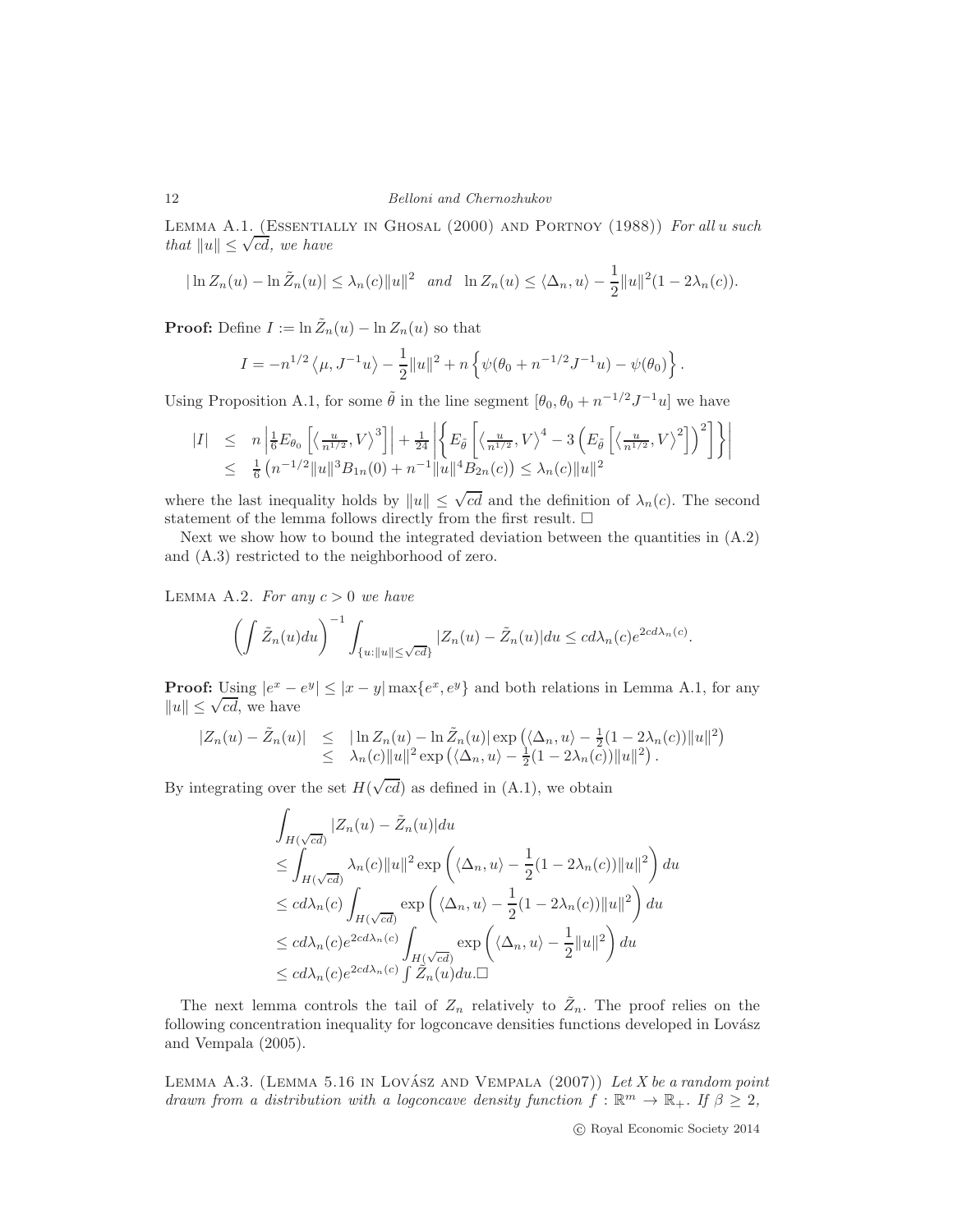then

$$
P\left(f(X) \le e^{\beta(m-1)} \max_{x} f(x)\right) \le (e^{1-\beta}\beta)^{m-1}.
$$

The lemma is stated with a given bound on the norm of  $\Delta_n$  which is allowed to grow with the dimension. Such bound on  $\Delta_n$  can be easily obtained with probability arbitrary close to one by standard arguments as d grows.

LEMMA A.4. Suppose that  $\|\Delta_n\|^2 < C_1 d$  and  $\lambda_n(c) < 1/8$  for some  $c > 16[4C_1 \vee 5]$ . Then for every  $k \geq 1$  we have

$$
\int_{H^c(k\sqrt{cd})} \pi(\theta_0 + n^{-1/2}J^{-1}u)Z_n(u)du \leq \sup_{\theta \in \Theta} \pi(\theta) \left(e^{cd\lambda_n(c)}\int \tilde{Z}_n(u)du\right)e^{-kcd/16}.
$$

**Proof:** By definition of  $c \geq C_1$ , we have  $\Delta_n \in H(\sqrt{cd})$ . For any  $u \in H^c(k\sqrt{cd})$  define  $\tilde{u} = \sqrt{c}du/||u|| \in H(\sqrt{cd})$ . Since  $Z_n$  is a logconcave functions we have

$$
\log Z_n(u) \leq \log Z_n(\tilde{u}) + \nabla[\log(Z_n(\tilde{u}))]'(u - \tilde{u})
$$
  
= 
$$
\log Z_n(\tilde{u}) + (\|u\| - \sqrt{cd})\nabla[\log(Z_n(\tilde{u}))]'u/\|u\|.
$$
 (A.5)

Next, by Lemma A.1 with  $\tilde{u} \in H(\sqrt{cd})$ 

$$
\log Z_n(\tilde{u}) \leq \log \tilde{Z}_n(\tilde{u}) + \lambda_n(c) \|\tilde{u}\|^2 \n= \Delta'_n \tilde{u} - \frac{1}{2} (1 - 2\lambda_n(c)) \|\tilde{u}\|^2 \n\leq \sqrt{C_1 d} \sqrt{c d} - \frac{1}{2} (1 - 2\lambda_n(c))cd \n= -c d(1/2 - \lambda_n(c) - \sqrt{C_1/c}) = -c d\varphi
$$
\n(A.6)

where  $\varphi := (1/2 - \lambda_n(c) - \sqrt{C_1/c}) \ge (1/2) - (1/8) - (1/8) = 1/4.$ Using the logconcavity of  $Z_n$ , (A.6), and Lemma A.1 again we have

$$
0 = \log Z_n(0) \leq \log Z_n(\tilde{u}) + \nabla [\log(Z_n(\tilde{u}))]'(0 - \tilde{u})
$$
  

$$
\leq -c d\varphi - \sqrt{c d} \nabla [\log(Z_n(\tilde{u}))]'u/||u||
$$

so that

$$
\nabla[\log(Z_n(\tilde{u}))]'u/\|u\| \le -\sqrt{cd}\varphi.
$$
\n(A.7)

Using (A.6) and (A.7) in the bound (A.5), since  $||u|| - \sqrt{cd} \ge (k-1)\sqrt{cd}$ , we have for any  $u \in H^c(k\sqrt{cd})$ 

$$
\log Z_n(u) \le -cd\varphi - \sqrt{cd}\varphi(k-1)\sqrt{cd} \le -cdk\varphi.
$$

Thus we can apply Lemma 5.16 in Lovász and Vempala (2005) with  $\beta := \frac{d}{d-1}ck\varphi \ge$  $ck/4 \geq 20$  and  $M_f \geq Z_n(0) = 1$ , and we obtain

$$
\int_{H^c(k\sqrt{cd})} Z_n(u) du \leq (e^{1-\beta}\beta)^{d-1} \int Z_n(u) du
$$
  
\n
$$
\leq_{(1)} (e^{1-\beta}\beta)^{d-1} 2 \int_{H(\sqrt{cd})} Z_n(u) du
$$
  
\n
$$
\leq_{(2)} (e^{1-\beta}\beta)^{d-1} 2e^{cd\lambda_n(c)} \int_{H(\sqrt{cd})} \tilde{Z}_n(u) du
$$
\n(A.8)

where (1) used that  $\int Z_n(u)du \leq 2 \int_{H(\sqrt{c}d)} Z_n(u)du$  by Lemma 5.16 in Lovász and Vempala (2005) with  $k = 1$  and  $c/4 \ge 20$ , and (2) used Lemma A.1 since the integration is over  $H(\sqrt{cd})$ .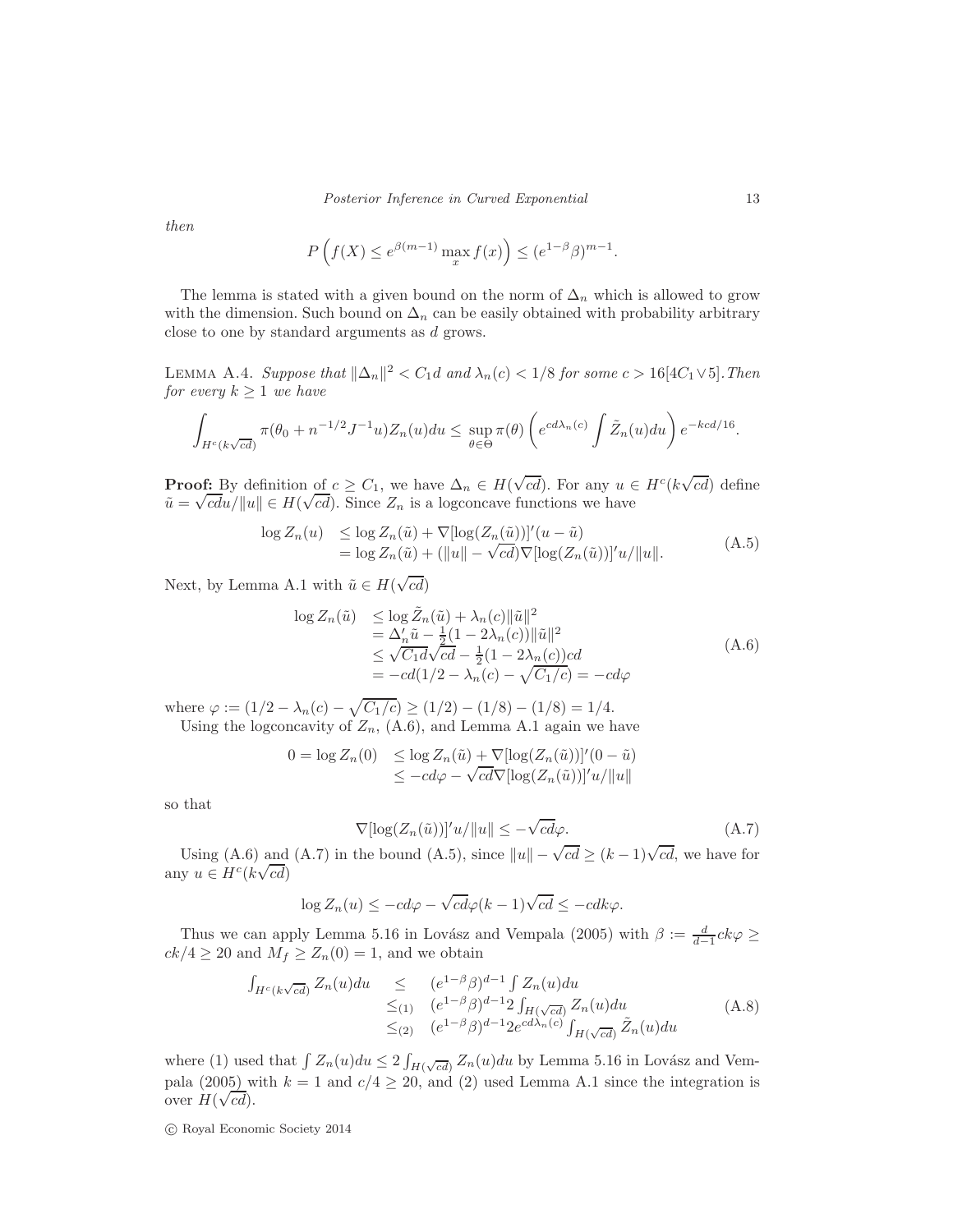To prove the statement of the lemma, we have

$$
\int_{H(k\sqrt{cd})^c} \pi (\theta_0 + n^{-1/2} J^{-1} u) Z_n(u) du
$$
\n
$$
\leq \sup_{H(k\sqrt{cd})^c} \pi (\theta_0 + n^{-1/2} J^{-1} u) \int_{H(k\sqrt{cd})^c} Z_n(u) du
$$

and the result follows by (A.8) and noting

$$
2(e^{1-\beta}\beta)^{d-1}e^{cd\lambda_n(c)} = 2e^{d-1}([d/(d-1)]ck\varphi)^{d-1}e^{-ckd\varphi}e^{cd\lambda_n(c)}
$$
  
\n
$$
\leq \exp\left(d+d\log(2ck\varphi) + cd\lambda_n(c) - ckd\varphi\right)
$$
  
\n
$$
\leq \exp\left(-ckd\varphi/4\right)
$$

since  $1 + \log(2x) \leq x/4$  for  $x \geq 19$  and  $\lambda_n(c) \leq \varphi/2$ .

We note that the value of  $c$  in the previous lemma could depend on  $n$  as long as the condition is satisfied. In fact, we can have  $c$  as large as

$$
a_n := \sup\{c : \lambda_n(c) < 1/16\}. \tag{A.9}
$$

The sequence  $a_n$  defined in (A.9) characterizes a neighborhood of size  $\sqrt{a_n d}$  on which the quantity  $Z_n(\cdot)$  can still be bounded by a proper Gaussian. Essentially, Lemma A.4 bounds the contribution outside this neighborhood.

We close this section with a technical lemma that combines some of the previous results to be easily applied.

LEMMA A.5. Suppose  $\|\Delta_n\|^2 \leq C_1 d$ ,  $\sup_{\theta \in \Theta} \pi(\theta)/\pi(\theta_0) \leq \exp(wd)$ ,  $c > 32[4C_1 \vee 5 \vee w]$ , Assumption  $P(c)$  holds,  $r_{1n} := K_n(c)\sqrt{\|F^{-1}\|_{op}cd/n} = o(1)$ ,  $r_{2n} := \frac{1}{16} - \lambda_n(c) - w/c$ , and  $r_{3n} := cd\lambda_n(c) = o(1)$ . Then we have:

$$
(1) \sup_{\|u\| \le \sqrt{cd}} \left| \frac{\pi(\theta_0 + n^{-1/2}J^{-1}u)}{\pi(\theta_0)} - 1 \right| \le (1 + o(1))r_{1n}
$$
  

$$
(2) \int \pi(\theta_0 + n^{-1/2}J^{-1}u)Z_n(u)du = [1 + O(r_{1n} + e^{-cdr_{2n}} + r_{3n})] \int \pi(\theta_0)\tilde{Z}_n(u)du,
$$

**Proof:** To show (1) note that for  $x = o(1)$ , we have  $exp(x) = 1 + x(1 + o(1))$ . Using that  $\log \pi$  is Lipschitz by Assumption P(c), and  $K_n(c)\sqrt{\|F^{-1}\|_{op}cd/n} = o(1)$  we have

$$
\sup_{\|u\| \le \sqrt{cd}} \left| \frac{\pi(\theta_0 + n^{-1/2} J^{-1} u)}{\pi(\theta_0)} - 1 \right| \le \left| \exp\left( K_n(c) \sqrt{\|F^{-1}\|_{op} cd/n} \right) - 1 \right|
$$
  
=  $(1 + o(1)) K_n(c) \sqrt{\|F^{-1}\|_{op} cd/n}$ 

where we used that  $||J^{-1}u|| \le \sqrt{||F^{-1}||_{op}cd}$  in the specified range. Next we show  $(2)$ . By the result  $(1)$  we have

$$
\int \pi(\theta_0 + n^{-1/2} J^{-1} u) Z_n(u) du = \{1 + O(r_{1n})\} \int_{H(\sqrt{cd})} \pi(\theta_0) Z_n(u) du + \int_{H(\sqrt{cd})^c} \pi(\theta_0 + n^{-1/2} J^{-1} u) Z_n(u) du
$$
\n(A.10)

To control the first term in (A.10), by Lemma A.2 we have

$$
\int_{H(\sqrt{cd})} |Z_n(u) - \tilde{Z}_n(u)| du \leq cd\lambda_n(c) \exp(2cd\lambda_n(c)) \int \tilde{Z}_n(u) du
$$

where  $cd\lambda_n(c) \exp(2cd\lambda_n(c)) = O(r_{3n})$  since  $r_{3n} = o(1)$ .

To control the second term in  $(A.10)$ , by Lemma A.4, under the choice of c above, we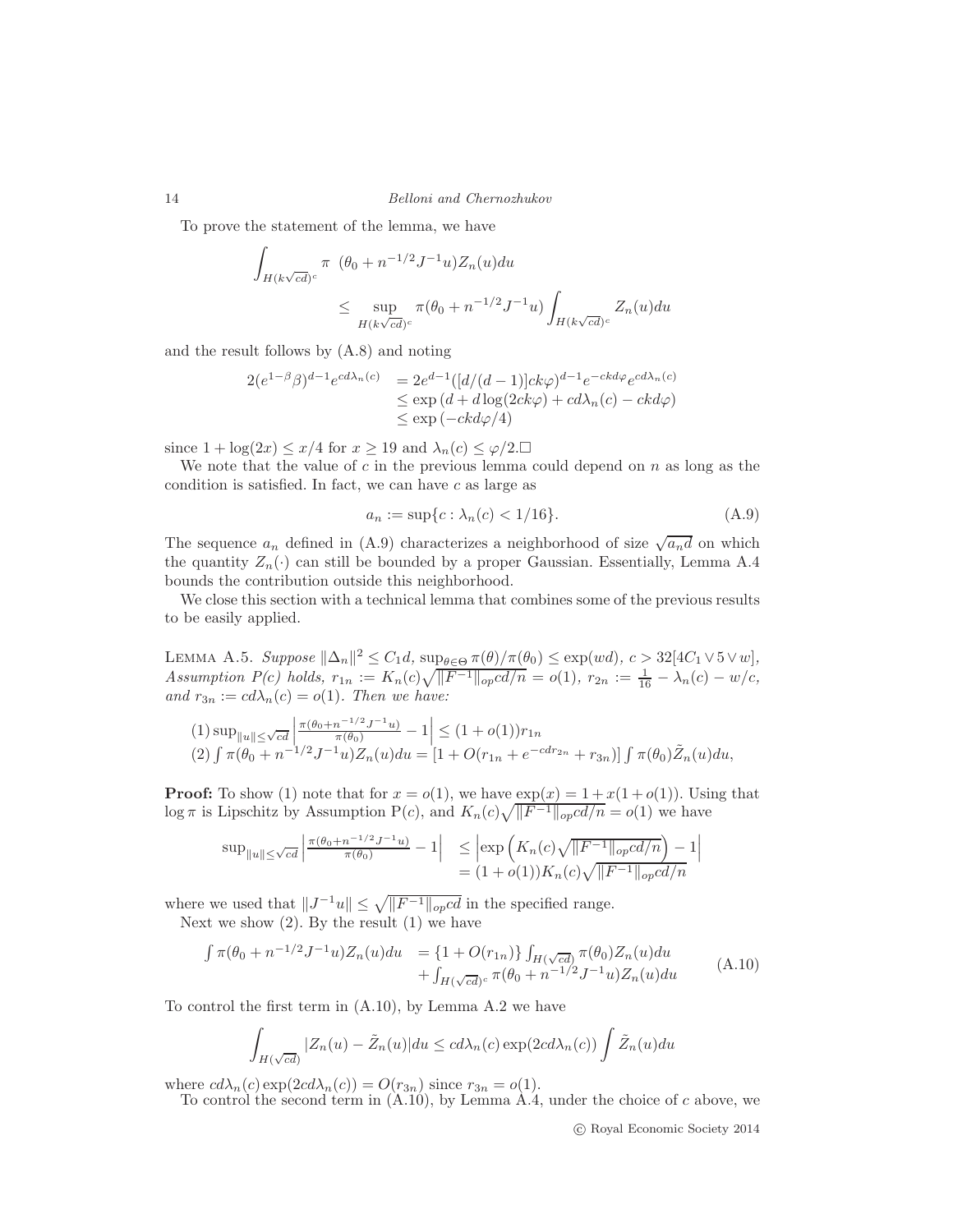have

$$
\int_{H(\sqrt{cd})^c} \pi(\theta_0 + n^{-1/2} J^{-1} u) Z_n(u) du \le \sup_{u \in \mathcal{U}} \pi(\theta_0 + n^{-1/2} J^{-1} u) e^{cd\lambda_n(c) - cd/16} \int_{\mathcal{Z}_n(u) du} \tilde{Z}_n(u) du
$$
\n
$$
\le \exp(-cd[1/16 - \lambda_n(c) - w/c]) \int_{-\infty}^{\infty} \pi(\theta_0) \tilde{Z}_n(u) du
$$
\n
$$
= \exp(-cdr_{2n}) \int_{-\infty}^{\infty} \pi(\theta_0) \tilde{Z}_n(u) du
$$

where we used that  $\sup_{u \in \mathcal{U}} \pi(\theta_0 + n^{-1/2} J^{-1} u) \leq \pi(\theta_0) \exp(w d)$ .

### APPENDIX B: PROOFS OF RESULTS IN SECTION 2

Armed with Lemmas A.1, A.2, A.4, and A.5, we now show asymptotic normality and  $\alpha$ -moment convergence results (respectively Theorem 2.1 and 2.2) under the appropriate growth conditions of the dimension of the parameter space with respect to the sample size.

It is easy to see that Theorem 2.1 follows from Theorem 2.2 with  $\alpha = 0$ , therefore its proof is omitted.

**Proof of Theorem 2.2:** Recall that  $\sup_{\theta} \pi(\theta)/\pi(\theta_0) \leq \exp(wd)$  by Assumption P. Since  $E[\Delta_n \Delta'_n] = I_d$  we have  $\|\Delta_n\| = O_p(\sqrt{d})$ . We will condition on the event  $\{\|\Delta_n\|^2 \leq \sqrt{d}\}$  $C_1d$ } which occurs with probability at least  $1-\frac{1}{C_1}$  by Markov inequality. We will show that conditioned on  ${\{\|\Delta_n\|^2 \leq C_1 d\}}$ ,  $V_n := \int_{\mathcal{U}} \|u\|^\alpha |\pi_n^*(u) - \phi_d(u; \Delta_n, I_d)| du = o(1)$ . Thus we have for any  $\epsilon > 0$  and  $C_1 > 0$ ,  $\lim_{n\to\infty} P(|V_n| > \epsilon) \leq 1/C_1$  which implies  $|V_n| = o_p(1)$ .

Let  $\bar{c}$  > 100  $\vee$  80w be sufficiently large so that conditions in Lemma A.5 are satisfied with  $cd = \bar{c}M_{d,\alpha}$  where  $c > 32[4C_1 \vee 5 \vee w]$ . Let  $r_{1n} := K_n(\bar{c}M_{d,\alpha}/d)\sqrt{\|F^{-1}\|_{op}\bar{c}M_{d,\alpha}/n}$ ,  $r_{2n} := [1/16 - \lambda_n(\bar{c}M_{d,\alpha}/d) - w/\bar{c}]$  (which is bounded away from zero), and  $r_{3n} :=$  $\bar{c}M_{d,\alpha}\lambda_n(\bar{c}M_{d,\alpha}/d).$ 

We will divide the integral of (2.7) in two regions

$$
\Lambda = \left\{ u \in \mathbb{R}^d : ||u|| \le \sqrt{\bar{c}M_{d,\alpha}} \right\} \text{ and } \Lambda^c.
$$

Note that by construction

$$
\pi_n^*(u) = \frac{\pi(\theta_0 + n^{-1/2}J^{-1}u)Z_n(u)}{\int \pi(\theta_0 + n^{-1/2}J^{-1}u')Z_n(u')du'} \text{ and } \phi(u; \Delta_n, I_d) = \frac{\tilde{Z}_n(u)}{\int \tilde{Z}_n(u')du'}.
$$

To simplify the notation we let  $I := \int \pi(\theta_0 + n^{-1/2}J^{-1}u')Z_n(u')du', \tilde{I} := \int \tilde{Z}_n(u')du',$  $\pi_u(u) := \pi(\theta_0 + n^{-1/2}J^{-1}u)$  so that  $\pi_u(0) = \pi(\theta_0)$ . Thus we have

$$
\int ||u||^{\alpha} \left| \frac{\pi_u(u)Z_n(u)}{I} - \frac{\tilde{Z}_n(u)}{I} \right| du \leq \int_{\Lambda} ||u||^{\alpha} \frac{\pi_u(u)Z_n(u)}{I} \left| \frac{\pi_u(0)}{\pi_u(u)} - 1 \right| du + \n+ \int_{\Lambda} ||u||^{\alpha} \left| \frac{\pi_u(0)Z_n(u)}{I} - \frac{\pi_u(0)\tilde{Z}_n(u)}{\pi_u(0)\tilde{I}} \right| du \n+ \sup_u \pi_u(u) \int_{\Lambda^c} ||u||^{\alpha} \frac{Z_n(u)}{I} du \n+ \int_{\Lambda^c} ||u||^{\alpha} \frac{\tilde{Z}_n(u)}{\tilde{I}} du.
$$
\n(B.1)

Next we bound each of the four terms on the RHS.

To bound the first integral in the RHS of (B.1), by Lemma A.5, since  $r_{1n} = o(1)$ , we have

$$
\sup_{u \in \Lambda} \left| \frac{\pi(\theta_0)}{\pi(\theta_0 + n^{-1/2}J^{-1}u)} - 1 \right| \le (1 + o(1))r_{1n}.
$$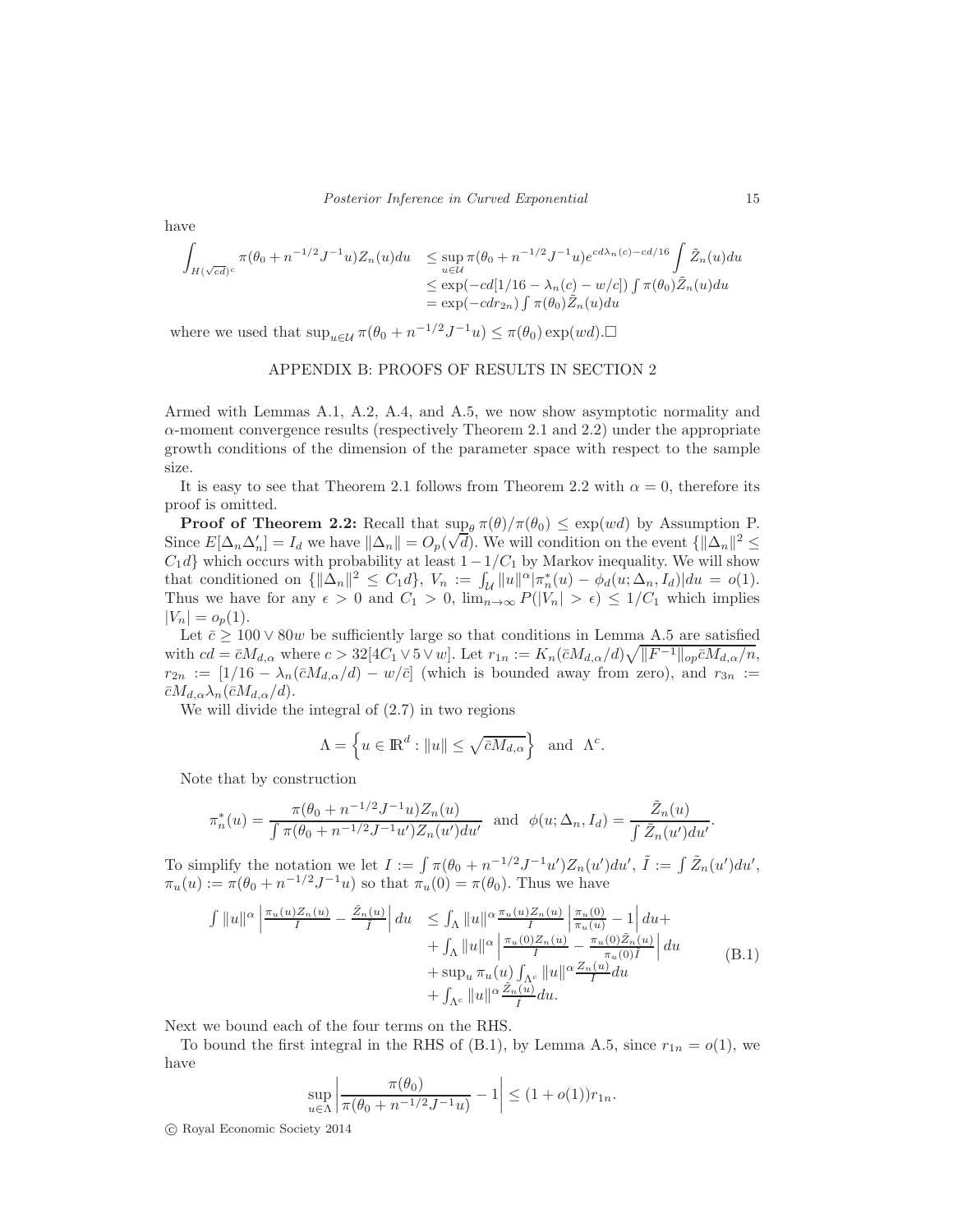Thus,

$$
\int_{\Lambda} ||u||^{\alpha} \frac{\pi_u(u)Z_n(u)}{I} \left| \frac{\pi_u(0)}{\pi_u(u)} - 1 \right| du \leq (1 + o(1))r_{1n} \int_{\Lambda} ||u||^{\alpha} \frac{\pi_u(u)Z_n(u)}{I} du
$$
  

$$
\leq (1 + o(1))r_{1n} (\bar{c}M_{d,\alpha})^{\alpha/2} \int_{\Lambda} \frac{\pi_u(u)Z_n(u)}{I} du
$$
  

$$
\leq (1 + o(1))r_{1n} (\bar{c}M_{d,\alpha})^{\alpha/2} = o(1)
$$

where the last relation follows from  $(iv').$ 

To bound the second integral in (B.1), note that

$$
\int_{\Lambda} ||u||^{\alpha} \left| \frac{\pi_u(0) Z_n(u)}{I} - \frac{\pi_u(0) \tilde{Z}_n(u)}{\pi_u(0) \tilde{I}} \right| du \leq \int_{\Lambda} ||u||^{\alpha} \frac{\pi_u(0) Z_n(u)}{I} \left| \frac{\pi_u(0) \tilde{I} - I}{\pi_u(0) \tilde{I}} \right| du + + (1/\tilde{I}) \int_{\Lambda} ||u||^{\alpha} \left| Z_n(u) - \tilde{Z}_n(u) \right| du.
$$
 (B.2)

By Lemma A.5 part (2),  $I = [1 + O(r_{1n} + e^{-r_{2n}d} + r_{3n})]\pi_u(0)\tilde{I}$ . So that the first term in (B.2) satisfies

$$
\int_{\Lambda} ||u||^{\alpha} \frac{\pi_u(0)Z_n(u)}{I} \left| \frac{\pi_u(0)\tilde{I} - I}{\pi_u(0)\tilde{I}} \right| du \leq (\bar{c}M_{d,\alpha})^{\alpha/2} O(r_{1n} + e^{-r_{2n}d} + r_{3n}) \int_{\Lambda} \frac{\pi_u(0)Z_n(u)}{I} du
$$

where  $\int_{\Lambda} \frac{\pi_u(0)Z_n(u)}{I} du \leq 1 + o(1)$  using Lemma A.5 part (1). To bound the second part of (B.2), by Lemma A.2 we have

$$
\int_{\Lambda} \|u\|^{\alpha} \left| Z_n(u) - \tilde{Z}_n(u) \right| du \leq (\bar{c} M_{d,\alpha})^{\alpha/2} \int_{\Lambda} \left| Z_n(u) - \tilde{Z}_n(u) \right| du
$$
  

$$
\leq (\bar{c} M_{d,\alpha})^{\alpha/2} r_{3n} \exp(2r_{3n}) \tilde{I}
$$

under the condition  $(\bar{c}M_{d,\alpha})^{\alpha/2}r_{3n} = o(1)$ . Therefore we have

$$
\int_{\Lambda} \|u\|^{\alpha} \left| \frac{\pi_u(0)Z_n(u)}{I} - \frac{\pi_u(0)\tilde{Z}_n(u)}{\pi_u(0)\tilde{I}} \right| du \le (\bar{c}M_{d,\alpha})^{\alpha/2} O(r_{1n} + e^{-r_{2n}\bar{c}M_{d,\alpha}} + r_{3n}) = o(1)
$$

under our conditions.

To bound the third term in the RHS of (B.1), let

$$
\Lambda_k^c:=\left\{u: \|u\|\in \left[k\sqrt{\bar{c}M_{d,\alpha}},(k+1)\sqrt{\bar{c}M_{d,\alpha}}\right]\right\}.
$$

For each  $k$ , using Lemma A.4, and subsequently Lemma A.5 part  $(2)$ , we have

$$
\int_{\Lambda_k^c} Z_n(u) du \le \exp(r_{3n} - k\bar{c}M_{d,\alpha}/16) \int \tilde{Z}_n(u) du \le \exp(r_{3n} - k\bar{c}M_{d,\alpha}/16)[1 + O(r_{1n} + e^{-r_{2n}d} + r_{3n})]I/\pi_u(0).
$$

Thus,

$$
\sup_{u} \pi_{u}(u) \int_{\Lambda^{c}} ||u||^{\alpha} \frac{Z_{n}(u)}{I} du \leq \sup_{u} \pi_{u}(u) \sum_{k=1}^{\infty} \left\{ (k+1)^{\alpha} \bar{c}^{\alpha/2} M_{d,\alpha}^{\alpha/2} \int_{\Lambda_{k}^{c}} Z_{n}(u) du \right\}
$$
  

$$
\leq \sup_{u} \frac{\pi_{u}(u)}{\pi_{u}(0)} \bar{c}^{\alpha/2} M_{d,\alpha}^{\alpha/2} W_{n} \sum_{k=1}^{\infty} (k+1)^{\alpha} \exp(-k\bar{c}M_{d,\alpha}/16)
$$
 (B.3)

where  $W_n = [1 + O(r_{1n} + e^{-r_{2n}d} + r_{3n})] \exp(r_{3n}) = 1 + o(1)$ . Note also that  $\sup_u \pi_u(u)/\pi_u(0) \le$ exp(wd). Since  $M_{d,\alpha} > \max\{1,\alpha\}$ , by  $\bar{c} \ge 160$ , we have

$$
\sum_{k=1}^{\infty} (k+1)^{\alpha} e^{-k\bar{c}M_{d,\alpha}/16} = \sum_{k=1}^{\infty} e^{\alpha \log(1+k) - k\bar{c}M_{d,\alpha}/16} \lesssim e^{-\bar{c}M_{d,\alpha}/20}.
$$

Moreover, our definition of  $M_{d,\alpha}$  also implies that the RHS of (B.3) is bounded up to a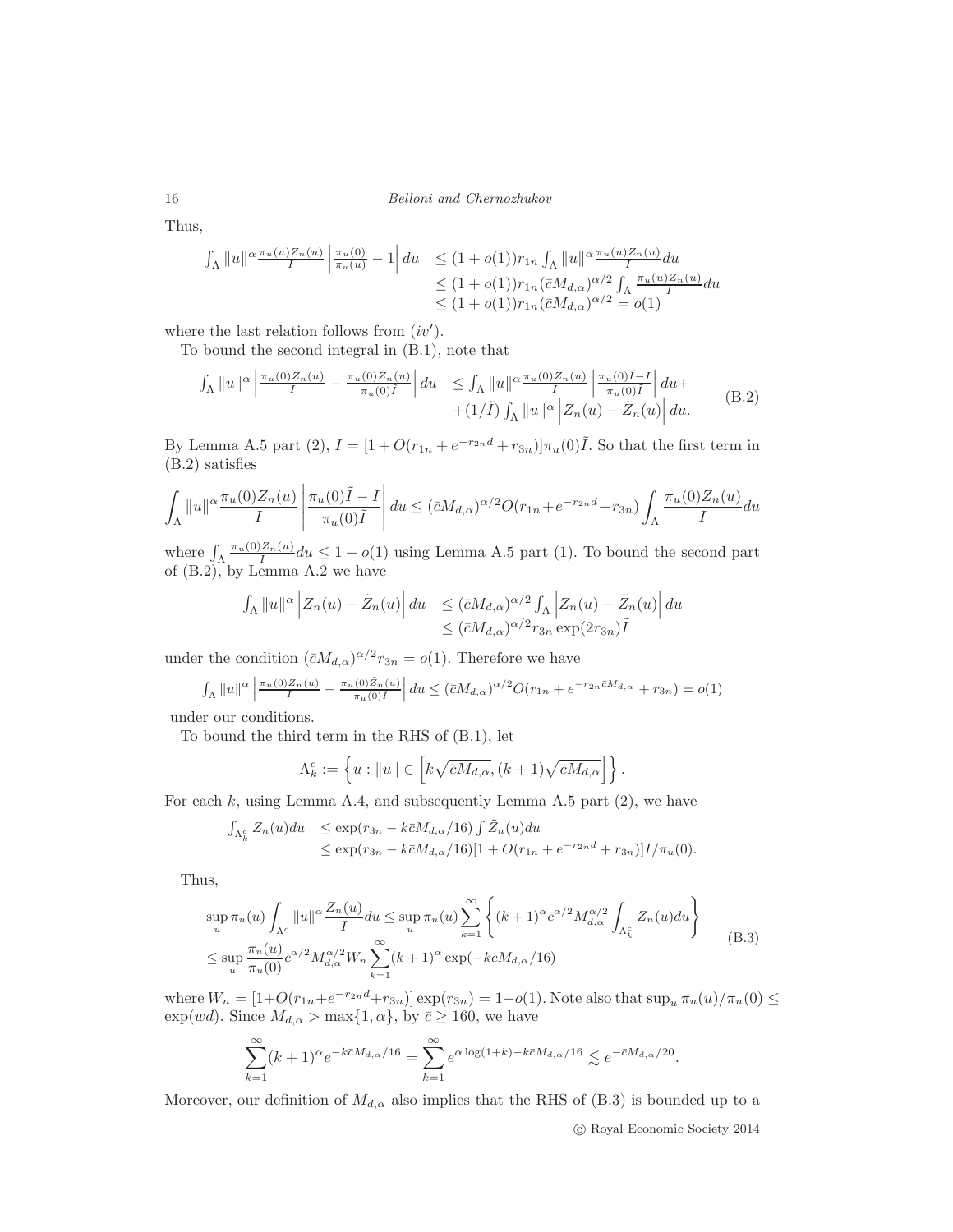constant by:

$$
W_n \exp(wd)\bar{c}^{\alpha/2} M_{d,\alpha}^{\alpha/2} e^{-\bar{c}M_{d,\alpha}/20} = W_n \exp\left(wd + \frac{\alpha}{2} (\ln \bar{c} + \ln M_{d,\alpha}) - \bar{c}M_{d,\alpha}/20\right)
$$
  

$$
\leq W_n \exp\left(-\bar{c}M_{d,\alpha}/40\right) = o(1)
$$

by the choice of  $\bar{c}$  and because  $M_{d,\alpha} \to \infty$ .

Finally, the last integral in (B.1) converges to zero by standard bounds on Gaussian densities for an appropriate choice of  $\bar{c}$  and  $M_{d,\alpha} \to \infty$ .

## APPENDIX C: PROOFS OF RESULTS IN SECTION 3

For  $\gamma \in \Gamma = \sqrt{n}(\Psi - \eta_0)$  let  $u_{\gamma} = \sqrt{n}J[\theta(\eta_0 + n^{-1/2}\gamma) - \theta(\eta_0)] \in \mathcal{U} \subset \mathbb{R}^d$ , and we write

$$
Z_n(u_\gamma) := Z_n\left(n^{1/2}J\left[\theta\left(\eta_0 + n^{-1/2}\gamma\right) - \theta(\eta_0)\right]\right)
$$
  
=  $\exp\left(\frac{1}{\sqrt{n}}\left\langle\sum_{i=1}^n X_i, J^{-1}u_\gamma\right\rangle - n\left[\psi\left(\theta_0 + n^{-1/2}J^{-1}u_\gamma\right) - \psi(\theta_0)\right]\right),$ 

for  $\theta_0 + n^{-1/2} J^{-1} u_\gamma \in \Theta$ , and  $Z_n(u) = 0$  otherwise.

In order to state the conditions of the next lemma let

$$
N_{I} = \sqrt{d_{1} || (G'FG)^{-1} ||_{op}} + \sqrt{d_{prior} || (G'FG)^{-1} ||_{op}}, \text{ and}
$$
  
\n
$$
N_{II} = \sqrt{d} + \{\sqrt{d_{prior} + \sqrt{d_{1} || (G'FG)^{-1} ||_{op}}}
$$
  
\n
$$
+ \sqrt{d_{1} \log(d_{1} + ||J^{-1}||_{op}/\varepsilon_{0}}}\} \max\{1, ||J^{-1}||_{op}/\varepsilon_{0}\}.
$$
\n(C.1)

LEMMA C.1. For any fixed value  $c > 0$ , suppose that  $d_1\lambda_n(c\{1+2\|JG\|_{op}\}^2N_I^2/d) \to 0$ ,  $c\{1+2\|JG\|_{op}\}^2N_{II}^2/d = o(a_n)$ , Assumption  $P(c)$ , B and P' hold. For fixed constants  $C_1, C_2$ , the relations hold for each n,  $\|\Delta_n\| \leq \sqrt{C_1 d}$  and  $\|(G'FG)^{1/2} s\| \leq C_2 \sqrt{d_1}$ . Then we have we have

$$
\int_{\Gamma\backslash B_{d_1}(0,\bar{k}N_I)} \pi\left(\theta(\eta_0) + n^{-1/2}J^{-1}u_\gamma\right) Z_n(u_\gamma) d\gamma = o\left(\int_{\Gamma} \pi\left(\theta(\eta_0) + n^{-1/2}J^{-1}u_\gamma\right) Z_n(u_\gamma) d\gamma\right)
$$

where for some constant  $\overline{k}$  that depends on  $C_1, C_2$ , and Assumption P'.

Proof: We will consider the following partition of Γ:

$$
(I) := \Gamma \cap B_{d_1}(0, \bar{k}N_I), \quad (II) := \Gamma \cap B_{d_1}(0, \bar{k}N_{II}) \setminus B_{d_1}(0, \bar{k}N_I),
$$
  
and 
$$
(III) = \Gamma \cap B_{d_1}(0, \bar{k}N_{II})^c
$$

where the sequences  $N_{II}$  and  $N_I$  are defined in (C.1) and the constant  $\bar{k} = \bar{k}(C_1, C_2, P')$ is set large enough independent  $n$ .

Define  $c_I = \{1+2||JG||_{op}\}^2 \bar{k}^2 N_I^2 / d$  and  $c_{II} = \{1+2||JG||_{op}\}^2 \bar{k}^2 N_{II}^2 / d$ . Our conditions imply

$$
d_1 \lambda_n(c_I) \to 0 \quad \text{and} \quad \lambda_n(c_{II}) < 1/16. \tag{C.2}
$$

For any  $\gamma \in (III)$ , we have  $\|\gamma\| \geq \bar{k} N_{II}$  so that by Assumption B,  $\|u_{\gamma}\| \geq \varepsilon_0 \|\gamma\|/\|J^{-1}\|_{op} \geq$  $\varepsilon_0 \bar{k} N_{II}/\|J^{-1}\|_{op} \geq \bar{k} N_{II} \min\{1,\varepsilon_0/\|J^{-1}\|_{op}\} \text{ (we denote } \tilde{N}_{II} := N_{II} \min\{1,\varepsilon_0/\|J^{-1}\|_{op}\}).$ 

Define  $\tilde{u}_{\gamma} = \bar{k} \tilde{N}_{II} \frac{u_{\gamma}}{\|u_{\gamma}\|}$  $\frac{u_\gamma}{\|u_\gamma\|} \in \mathcal{U}$  so that  $\|\tilde{u}_\gamma\| = \bar{k}\tilde{N}_{II} \le \|u_\gamma\|$  (there might not be a  $\tilde{\gamma}$  for which  $u_{\tilde{\gamma}} = \tilde{u}_{\gamma}$ ). Using Lemma A.1 we have

$$
\ln Z_n(\tilde{u}_{\gamma}) \le \langle \Delta_n, \tilde{u}_{\gamma} \rangle - \frac{1}{2} (1 - 2\lambda_n(c_{II})) ||\tilde{u}_{\gamma}||^2.
$$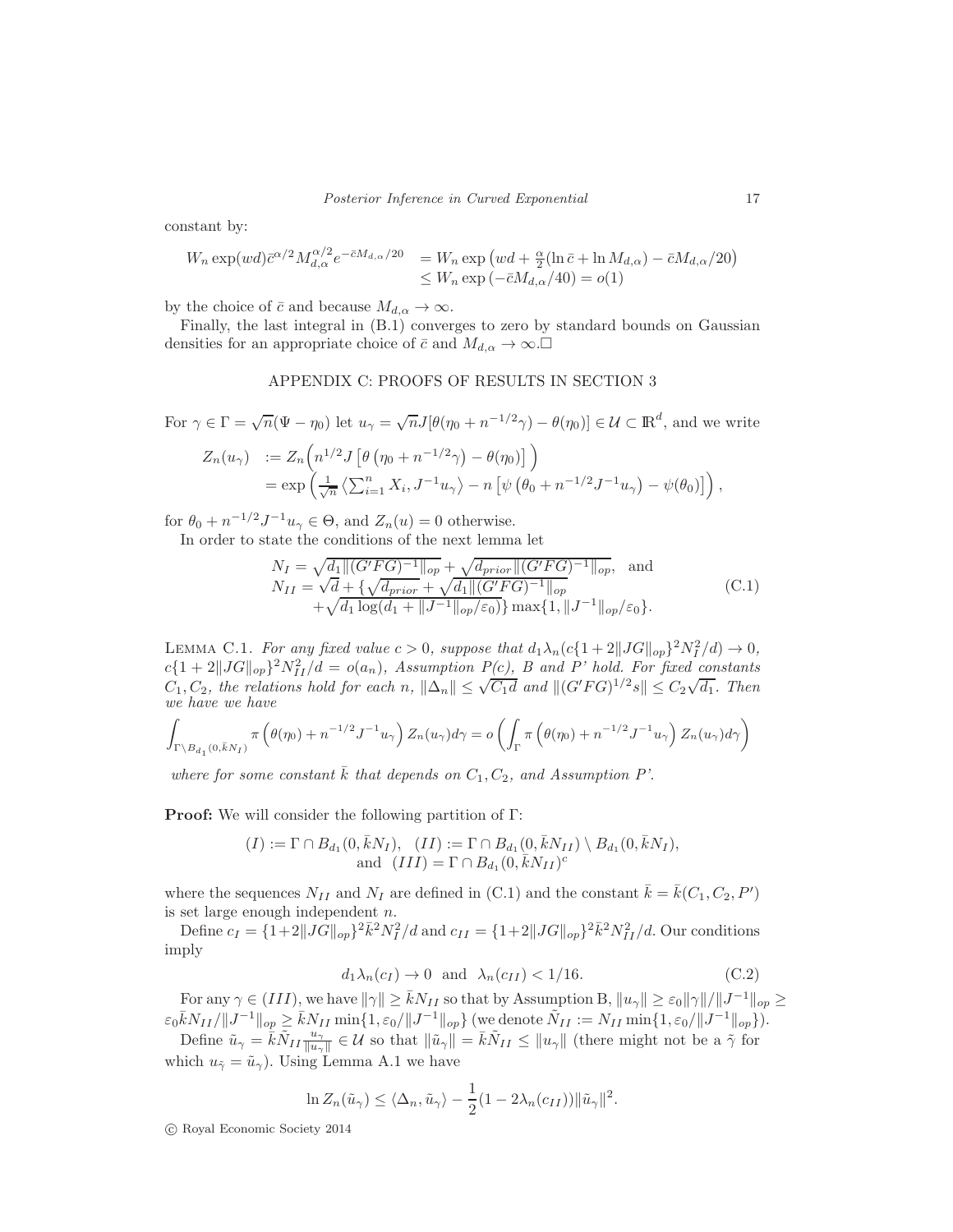Since  $\log Z_n(\cdot)$  is globally concave in U and  $\log Z_n(0) = 0$ , for any  $\gamma \in (III)$ 

$$
\log Z_n(u_\gamma) \leq \frac{u_\gamma}{\|\tilde{u}_\gamma\|} \ln Z_n(\tilde{u}_\gamma)
$$
  
\n
$$
\leq \frac{u_\gamma}{\bar{k}\tilde{N}_{II}} \left( \|\Delta_n\| \|\tilde{u}_\gamma\| - \frac{1-2\lambda_n(c_{II})}{2} \|\tilde{u}_\gamma\|^2 \right)
$$
  
\n
$$
\leq \frac{u_\gamma}{\bar{k}\tilde{N}_{II}} \left( \sqrt{C_1 d\bar{k}} \tilde{N}_{II} - \frac{1}{3} \bar{k}^2 \tilde{N}_{II}^2 \right)
$$
  
\n
$$
\leq -\|u_\gamma\| \bar{k} \tilde{N}_{II}/5
$$
\n(C.3)

where we use that  $\|\Delta_n\| \leq \sqrt{C_1 d} \leq \bar{k}\tilde{N}_{II}/10$  and  $\lambda_n(c_{II}) \leq 1/16$ . The contribution of  $(III)$  can be bounded by

$$
\int_{(III)} \pi \left(\theta(\eta_0) + n^{-1/2} J^{-1} u_\gamma \right) Z_n(u_\gamma) d\gamma \le \pi(\theta_0) \sup_{\eta \in \Psi} \frac{\pi(\theta(\eta))}{\pi(\theta(\eta_0))} \int_{(III)} \exp \left(-\frac{\bar{k} \tilde{N}_{II}}{5} ||u_\gamma||\right) d\gamma,
$$

where  $\sup_{\eta \in \Psi} \pi(\theta(\eta))/\pi(\theta(\eta_0)) \leq \exp(w d_{prior})$  for a constant w associated with Assumption P'.

Since  $\gamma \in B_{d_1}(0, \bar{k}N_{II})^c$  implies that  $||u_\gamma|| \geq \varepsilon_0 ||\gamma|| / ||J^{-1}||_{op}$  by Assumption B, using Lemma 5.16 in Lovász and Vempala (2005) with  $\beta := \bar{k}^2 \tilde{N}_{II}^2 / {\{5(d_1 - 1)\}} \ge 100$  for  $\bar{k}$ large enough, direct calculations yield

$$
\begin{array}{ll}\n\int_{(III)} \exp\left(-\frac{\bar{k}\tilde{N}_{II}}{5}||u_{\gamma}||\right)d\gamma & \leq (5||J^{-1}||_{op}/\{\varepsilon_{0}\bar{k}\tilde{N}_{II}\})^{d_{1}}\Gamma(d_{1})\text{Vol}_{d_{1}-1}(S^{d_{1}-1}(0,1)) \\
& \times \exp(d_{1}-1-\bar{k}^{2}\tilde{N}_{II}^{2}/5+(d_{1}-1)\ln\{\bar{k}^{2}\tilde{N}_{II}^{2}/[5(d_{1}-1)]\}) \\
& \leq \exp\left(-\bar{k}^{2}\tilde{N}_{II}^{2}/10+C'd_{1}\ln(d_{1}+||J^{-1}||_{op}/\varepsilon_{0})\right)\n\end{array}
$$

for some constant C', where  $\text{Vol}_k$  denote the k-dimensional volume of a set,  $\Gamma(d_1) \leq d_1^{d_1}$ is the gamma function, and we used  $log(A) \leq A/20$  for  $A \geq 100$ .

Using the assumption on the prior, and the definition of  $\tilde{N}_{II}$ , we can bound the contribution of  $(III)$  by

$$
\pi(\theta_0) \exp\left(-\min\{1, \ \varepsilon_0/\|J^{-1}\|_{op}\}^2 \frac{\bar{k}^2 N_{II}^2}{10} + w d_{prior} + C' d_1 \ln(d_1 + \|J^{-1}\|_{op}/\varepsilon_0)\right). \tag{C.4}
$$

Next consider  $\gamma \in (II)$  where  $\gamma \in B_{d_1}(0, \bar{k}N_{II}) \setminus B_{d_1}(0, \bar{k}N_I)$ . Because  $\lambda_n(c_{II}) < 1/16$ , by Lemma A.1 we have

$$
\ln Z_n(u_\gamma) \le \langle \Delta_n, u_\gamma \rangle - \frac{1}{2} \frac{7}{8} ||u_\gamma||^2.
$$

By Assumption A and  $||\Delta_n|| \leq \sqrt{C_1 d}$ , for any  $\gamma \in B_{d_1}(0, \bar{k}N_{II})$  we have

$$
\langle \Delta_n, u_\gamma \rangle = o(1) + |\langle G' J \Delta_n, \gamma \rangle| \text{ and } ||u_\gamma||^2 = o(1) + ||JG\gamma||^2. \tag{C.5}
$$
  
 
$$
\text{C. Roval Economic Society 2014}
$$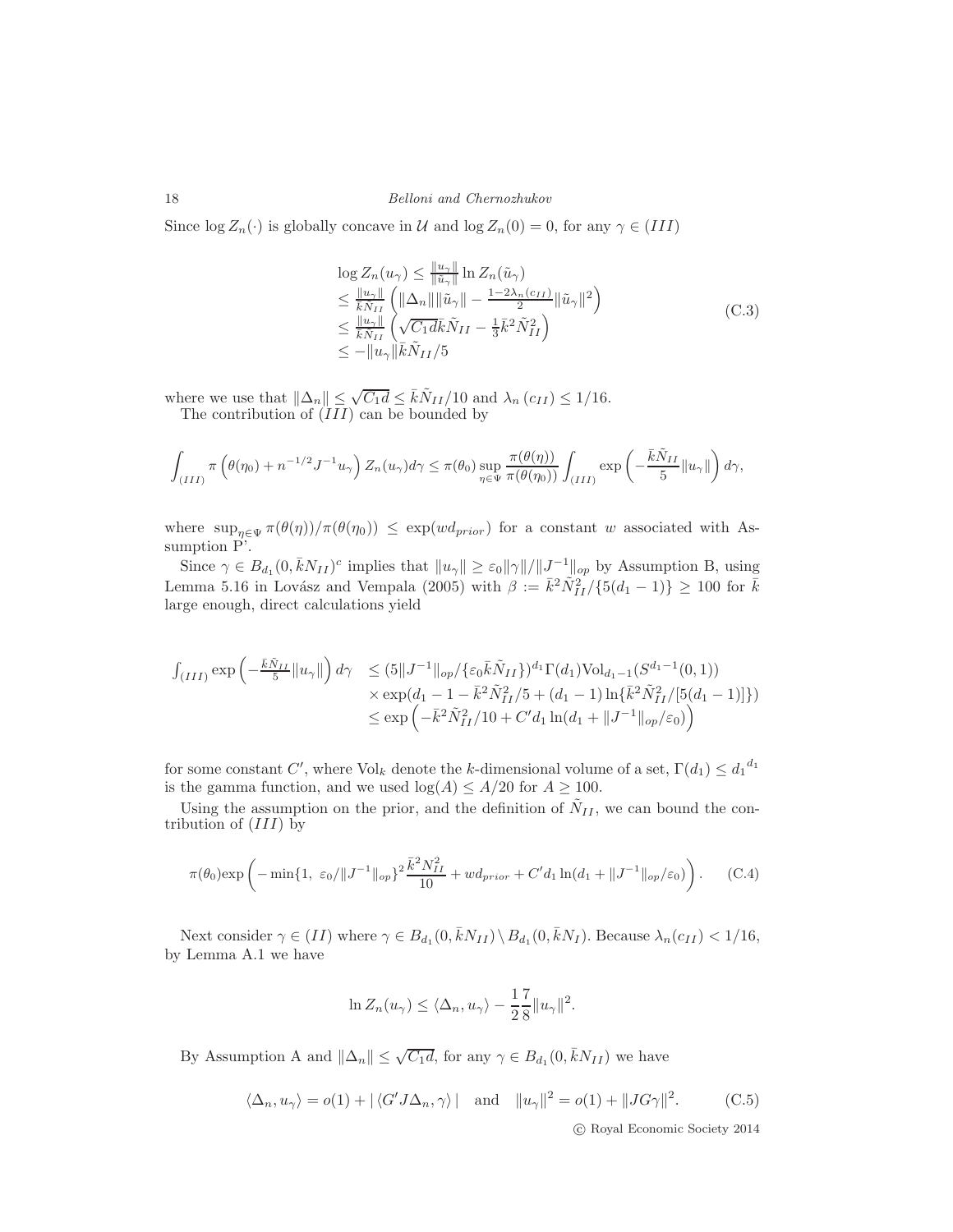Combining these relations

$$
\int_{(II)} \pi \left(\theta(\eta_0) + n^{-1/2} J^{-1} u_{\gamma}\right) Z_n(u_{\gamma}) d\gamma
$$
\n
$$
\leq \pi(\theta_0) \left(\sup_{\eta \in \Psi} \frac{\pi(\theta(\eta))}{\pi(\theta(\eta_0))}\right) \int_{(II)} \exp\left(\langle \Delta_n, u_{\gamma} \rangle - \frac{1}{2} \frac{7}{8} ||u_{\gamma}||^2\right) d\gamma
$$
\n
$$
\leq \pi(\theta_0) \left(\sup_{\eta \in \Psi} \frac{\pi(\theta(\eta))}{\pi(\theta(\eta_0))}\right) (1 + o(1)) \int_{(II)} \exp\left(\langle \Delta_n, JG\gamma \rangle - \frac{1}{4} ||JG\gamma||^2\right) d\gamma
$$
\n
$$
= \pi(\theta_0) (1 + o(1)) \exp(w d_{prior} + ||(G'FG)^{1/2} s||^2) \int_{(II)} \exp\left(-\frac{1}{4} ||(G'FG)^{1/2}(\gamma - 2s)||^2\right) d\gamma
$$
\n
$$
\leq \pi(\theta_0) (1 + o(1)) \exp(w d_{prior} + ||(G'FG)^{1/2} s||^2) \int_{B_{d_1}(0, \bar{k}N_I/2)^c} \exp\left(-\frac{1}{4} ||(G'FG)^{1/2} \gamma||^2\right) d\gamma
$$
\n
$$
\leq \pi(\theta_0) (1 + o(1)) \exp(w d_{prior} + ||(G'FG)^{1/2} s||^2 - \bar{k}^2 N_I^2 / \{12 ||(G'FG)^{-1}||_{op}\}
$$
\n
$$
+ (d_1/2) \log(8\pi) - \frac{1}{2} \log \det(G'FG))
$$

where we used  $||2s|| \le ||(G'FG)^{-1/2}||_{op} ||2(G'FG)^{1/2}s|| \le \bar{k}N_I/2$ , the set inclusion  $(II)$  –  $2s \,\subset B_{d_1}(0,\bar{k}N_I/2)^c$ , and standard concentration inequalities for Gaussian densities. Further using that  $\|(G'FG)^{1/2}s\| \leq C_2\sqrt{d_1}$ , we can bound the contribution of  $(II)$  by

$$
\pi(\theta_0) \exp\left(w d_{prior} - \bar{k}^2 N_I^2 / \{12 \| (G'FG)^{-1} \|_{op} \} + d_1 C_2' - \frac{1}{2} \log \det(G'FG)\right) \tag{C.6}
$$

where  $C'_2 = 1 + C_2^2 + \log(8\pi)$ .

Finally, we show a lower bound on the integral over (I). First note that for any  $\gamma \in$ (I) condition (3.9) holds and we have  $u_{\gamma} = J(R_{1n} + (I + R_{2n})G_{\gamma})$ . Therefore,  $u_{\gamma} \in$  $B_d(0, \{ ||JG||_{op} + ||JR_{2n}G||_{op} \}$   $\bar{k}N_I + ||JR_{1n}||) \subset B_d(0, \{ 1+2||JG||_{op} \}$   $\bar{k}N_I)$  for n sufficiently large under Assumption A. Therefore

$$
\int_{(I)} \pi \left( \theta(\eta_0) + n^{-1/2} J^{-1} u_{\gamma} \right) Z_n(u_{\gamma}) d\gamma
$$
\n
$$
\geq \pi(\theta_0) \exp\left( -K_n(c_I) \sqrt{\frac{c_I d}{n}} \right) \int_{(I)} Z_n(u_{\gamma}) d\gamma.
$$
\n(C.7)

Under our assumptions  $\exp\left(-K_n(c_I)\sqrt{c_Id/n}\right) = (1+o(1))$ . Furthermore, using (C.5) and Lemma A.1, we have

$$
\ln Z_n(J\{R_{1n} + (I + R_{2n})G\gamma\}) = \langle \Delta_n, JR_{1n} + J(I + R_{2n})G\gamma \rangle - \frac{1 + 2\lambda_n(c_I)}{2} \|JR_{1n} + J(I + R_{2n})G\gamma\|^2
$$
 (C.8)  
\n
$$
\geq o(1) + \langle G'J\Delta_n, \gamma \rangle - \frac{1 + 2\lambda_n(c_I)}{2} \|JG\gamma\|^2.
$$

Therefore, from  $(C.7)$  and  $(C.8)$  we have

$$
\int_{(I)} \pi \left(\theta(\eta_0) + n^{-1/2} J^{-1} u_\gamma\right) Z_n(u_\gamma) d\gamma
$$
\n
$$
\geq \pi(\theta_0) (1 + o(1)) \int_{(I)} \exp\left(\langle G J \Delta_n, \gamma \rangle - \frac{1 + 2\lambda_n(c_I)}{2} ||J G \gamma||^2\right) d\gamma
$$
\n
$$
\geq \pi(\theta_0) (1 + o(1)) (1 - 2\lambda_n(c_I))^{d_1/2} \det(G' F G)^{-1/2}
$$
\n
$$
\geq \pi(\theta_0) (1 + o(1)) \exp(-\frac{1}{2} \log \det(G' F G))
$$

where we used that  $d_1\lambda_n(c_I) = o(1)$ , and the definition of (I) with k large enough.

The choices stated in the beginning for  $N_I$  and  $N_{II}$  yields the result provided  $\bar{k}$  can is chosen sufficiently large (independent of  $n$ ).  $\square$ 

**Proof of Theorem 3.1:** Let  $\hat{\gamma}$  be such that  $\hat{\eta} = \eta_0 + n^{-1/2}\hat{\gamma}$ . By Condition P', we have  $\sup_{\eta \in \Psi} |\log[\pi(\theta(\eta)) / \pi(\theta(\eta_0))]| \leq w d_{prior}$ , and it suffices to show that  $\ln Z(u_\gamma)$  $-wd_{prior}$  for any  $\gamma \notin B_{d_1}(0, \bar{k}N_I)$ , with probability  $1 - O(1/\bar{k})$  where  $N_I$  is defined as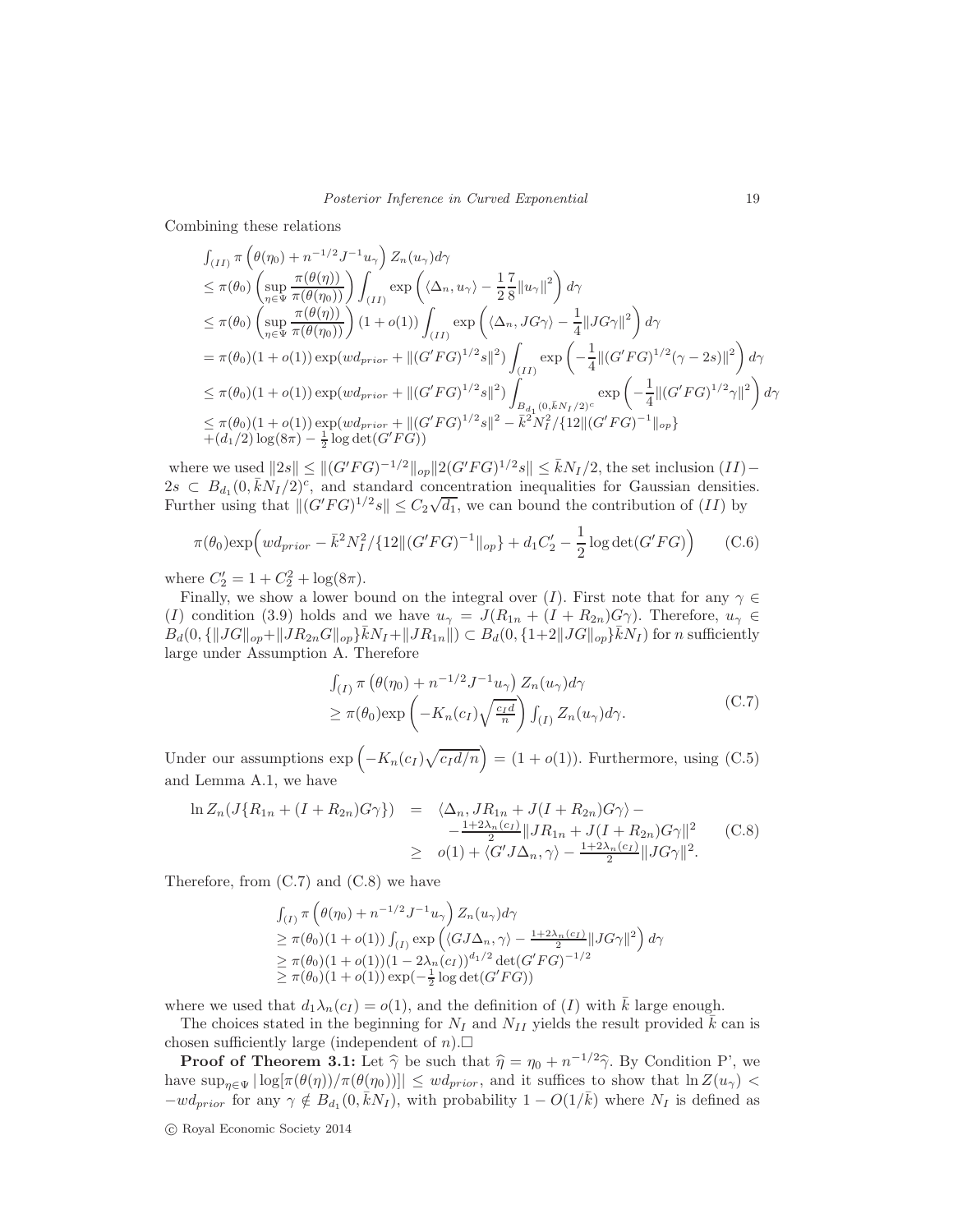in (C.1) and k is sufficiently large. Indeed, in that case, since  $\log Z_n(0) = 0$ , the MLE  $\widehat{\gamma} \in B_{d_1}(0, \bar{k}N_I)$  and the result follows.

From (C.5) we have

$$
\begin{array}{ll}\n\ln \tilde{Z}_n(u_\gamma) & \leq \langle \Delta_n, J R_{1n} + J(I + R_{2n}) G \gamma \rangle - \frac{1 - 2\lambda_n(c_I)}{2} \| J R_{1n} + J(I + R_{2n}) G \gamma \|^2 \\
& = o(1) + \langle G' J \Delta_n, \gamma \rangle - \frac{1}{2} \| J G \gamma \|^2 + 2\lambda_n(c_I) \| J G \gamma \|^2 \\
& = o(1) + \frac{1}{2} \| (G' F G)^{1/2} s \|^2 - \frac{1}{2} \| (G' F G)^{1/2} (\gamma - s) \|^2 + 2\lambda_n(c_I) \| (G' F G)^{1/2} \gamma \|^2 \\
& \leq o(1) - \frac{1 - 8\lambda_n(c_I)}{4} \| (G' F G)^{1/2} \gamma \|^2\n\end{array}
$$

provided  $||(G'FG)^{1/2}s|| \leq (1/4)||(G'FG)^{1/2}\gamma||$ . For  $N_I$  as defined in (C.1) and  $\bar{k}$  sufficiently large, with probability  $1 - O(1/\bar{k})$  we have

$$
||(G'FG)^{1/2}s|| \leq C'\sqrt{d_1} \leq \bar{k}N_I/\{8\sqrt{||(G'FG)^{-1}||_{op}\}}.
$$

Provided  $\lambda_n(c_I) < 1/16$ , which is implied by  $N_I^2/d = o(a_n)$ , setting  $\bar{k} \ge \sqrt{16w}$ , we have

$$
\ln \tilde{Z}_n(u_\gamma) \leq o(1) - \frac{1 - 8\lambda_n(c_I)}{4} ||(G'FG)^{1/2}\gamma||^2
$$
  
 
$$
\leq o(1) - \frac{1}{8}\overline{k}^2 \{d_I + d_{prior}\}
$$

 $\Box$ **Proof of Theorem 3.2:** Let  $N_I = \sqrt{d_1 ||(G'FG)^{-1}||_{op}} + \sqrt{d_{prior} ||(G'FG)^{-1}||_{op}}$ . We have that

$$
\int |\pi_n^*(\gamma) - \phi_{d_1}(\gamma; s, (G'FG)^{-1})| d\gamma \le \int_{B_{d_1}(0,\bar{k}N_I)} |\pi_n^*(\gamma) - \phi_{d_1}(\gamma; s, (G'FG)^{-1})| d\gamma + \int_{\Gamma \backslash B_{d_1}(0,\bar{k}N_I)} \pi_n^*(\gamma) d\gamma + \int_{\Gamma \backslash B_{d_1}(0,\bar{k}N_I)} \phi_{d_1}(\gamma; s, (G'FG)^{-1}) d\gamma.
$$
 (C.9)

The main step of the proof is to show that the second term in (C.9) is negligible for k large enough. Indeed, for k sufficiently large, with probability  $1 - O(1/C)$  we have  $\|\Delta_n\| \leq \sqrt{Cd}$ , and  $\|(G'FG)^{1/2}s\| \leq \sqrt{Cd_1}$  by Chebyshev inequality. Thus the conditions in Lemma C.1 hold with probability  $1 - O(1/\bar{k})$  which implies  $\int_{\Gamma \backslash B_{d_1}(0,\bar{k}N_I)} \pi_n^*(\gamma) d\gamma =$  $o_p(1)$ .

The last term in (C.9) is  $o_p(1)$  by  $||(G'FG)^{1/2}s|| \leq C\sqrt{d_1}$ , occurring with probability  $1 - O(1/C)$ , setting  $\overline{k}$  sufficiently large, and known results for Gaussian densities.

The remaining of the proof is restricted to  $B_{d_1}(0, \bar{k}N_I)$ . It follows the same steps in the proof of Theorem 2.2 since Assumption A ensures that the linearization in (3.8) is sufficiently precise in the region  $B_{d_1}(0, \bar{k}N_I)$  under  $(3.9)$  since  $N_I \ll N_n$ .

# APPENDIX D: BOUND ON  $\lambda_n(c)$  WHEN X IS LOGCONCAVE

In this section we derive a new bound on the fundamental quantity

$$
\lambda_n(c) = \frac{1}{6} \left( \sqrt{\frac{cd}{n}} B_{1n}(0) + \frac{cd}{n} B_{2n}(c) \right)
$$

when the density function (2.1) is logconcave in the data. We start by restating the following theorem for logconcave distributions.

LEMMA D.1. (ESSENTIALLY IN LOVÁSZ AND VEMPALA  $(2005)$ ) If X is a random vector from a logconcave distribution in  $\mathbb{R}^d$  then

$$
E\left[\|X\|^k\right]^{1/k} \le 2kE\left[\|X\|\right] \le 2kE\left[\|X\|^2\right]^{1/2}.
$$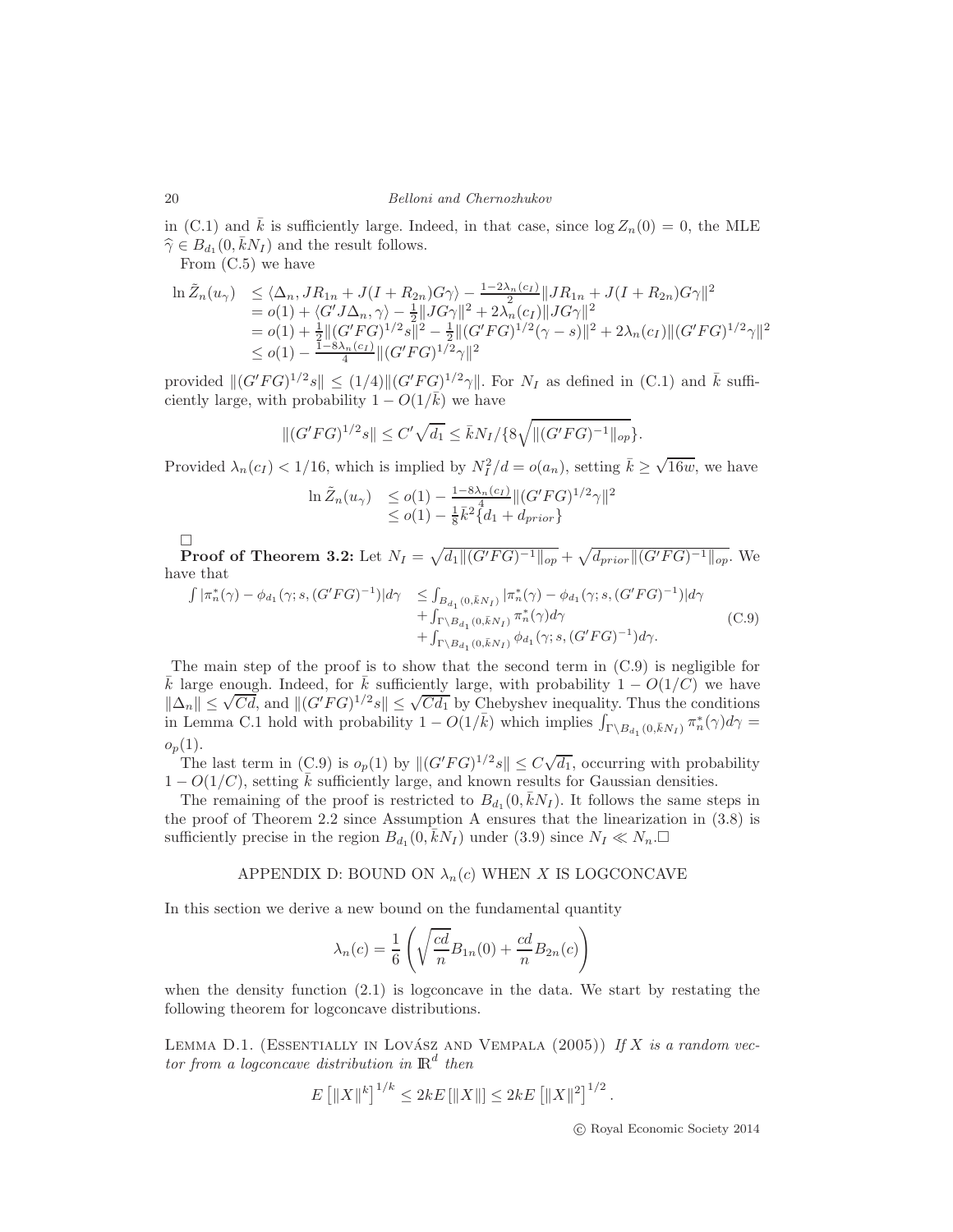This result provides a reverse direction of the Hölder inequality which will allow us to control higher moments based on the second moment. Since we will be bounding moments from random variables in the exponential family we can apply Lemma D.1.

In what follows we consider  $\theta \in \mathcal{R}_c = \{\theta \in \Theta : ||J(\theta - \theta_0)|| \leq \sqrt{cd/n}\}, U \sim f_\theta = f(\cdot; \theta),$ and let  $H_{\theta} = E_{\theta}[(U - E_{\theta}[U])(U - E_{\theta}[U])']^{1/2}$ . In this notation  $J = H_{\theta_0}$ .

We first bound the third moment term  $B_{1n}(0)$ . In this case, since the variable of interest  $\langle a, V \rangle$  is properly normalized to have unit variance, its third moment is bounded by a constant.

LEMMA D.2. (BOUND ON  $B_{1n}$ ) Suppose that  $f(\cdot;\theta_0)$  is a logconcave distribution. Then we have that  $B_{1n}(0) \leq 6^3$ .

**Proof:** Let  $V = J^{-1}(U - E[U])$  where  $U \sim f_{\theta_0}$ . Therefore V has a logconcave density function,  $E[V] = 0$ , and  $E[VV'] = I_d$ . Using Lemma D.1, we have

$$
B_{1n}(0) \le \sup_{\|a\|=1} E_{\theta_0} [\,|\,\langle a, V\rangle\,|^3] \le 6^3 \sup_{\|a\|=1} E \left[ |\,\langle a, V\rangle\,|^2 \right]^{3/2} = 6^3. \Box
$$

Before we proceed to bound the term  $B_{2n}$  in  $\lambda_n$  we state and prove the following technical lemma.

LEMMA D.3. Let X be a random vector in  $\mathbb{R}^d$  and M be a  $d \times d$  matrix. We have that

$$
\sup_{\|a\|=1} E\left[|\langle a, MX\rangle|^k\right] \le \|M\|_{op}^k \sup_{\|a\|=1} E\left[|\langle a,X\rangle|^k\right]
$$

**Proof:** Let  $\bar{a}$  achieve the supremum on the left hand side. Then we have

$$
E\left[\left|\left\langle \bar{a}, MX\right\rangle\right|^{k}\right] = E\left[\left|\left\langle M'\bar{a},X\right\rangle\right|^{k}\right] = \|M'\bar{a}\|^{k} E\left[\left|\left\langle \frac{M'\bar{a}}{\|M'\bar{a}\|},X\right\rangle\right|^{k}\right] \n\leq \|M'\|_{op}^{k} \|\bar{a}\|^{k} E\left[\left|\left\langle \frac{M'\bar{a}}{\|M'\bar{a}\|},X\right\rangle\right|^{k}\right] \n\leq \|M\|_{op}^{k} \sup_{\|a\|=1} E\left[\left|\left\langle a,X\right\rangle\right|^{k}\right]
$$

since  $\|\bar{a}\| = 1$  and  $\|\frac{M'\bar{a}}{\|M'\bar{a}}\|$  $\frac{M'a}{\|M'\bar{a}\|}\|=1.$ 

Unlike Lemma D.2, we need to bound the forth moment in a vanishing neighborhood of  $\theta_0$ . This will require an additional assumption that  $H_\theta$  becomes sufficiently close to J for any  $\theta$  in this neighborhood of  $\theta_0$ . This additional condition is c than the conditions of Theorem 2.4 in Ghosal (2000).

LEMMA D.4. Suppose that  $f(\cdot;\theta)$  is a logconcave distribution and assume that  $||I H_{\theta}^{-1}J\Vert_{op} < 1/2$ . Then we have that

$$
\sup_{\|a\|=1} E_{\theta}\left[|\langle a, V\rangle|^{k}\right] \leq 2^{2k} \cdot k^{k}.
$$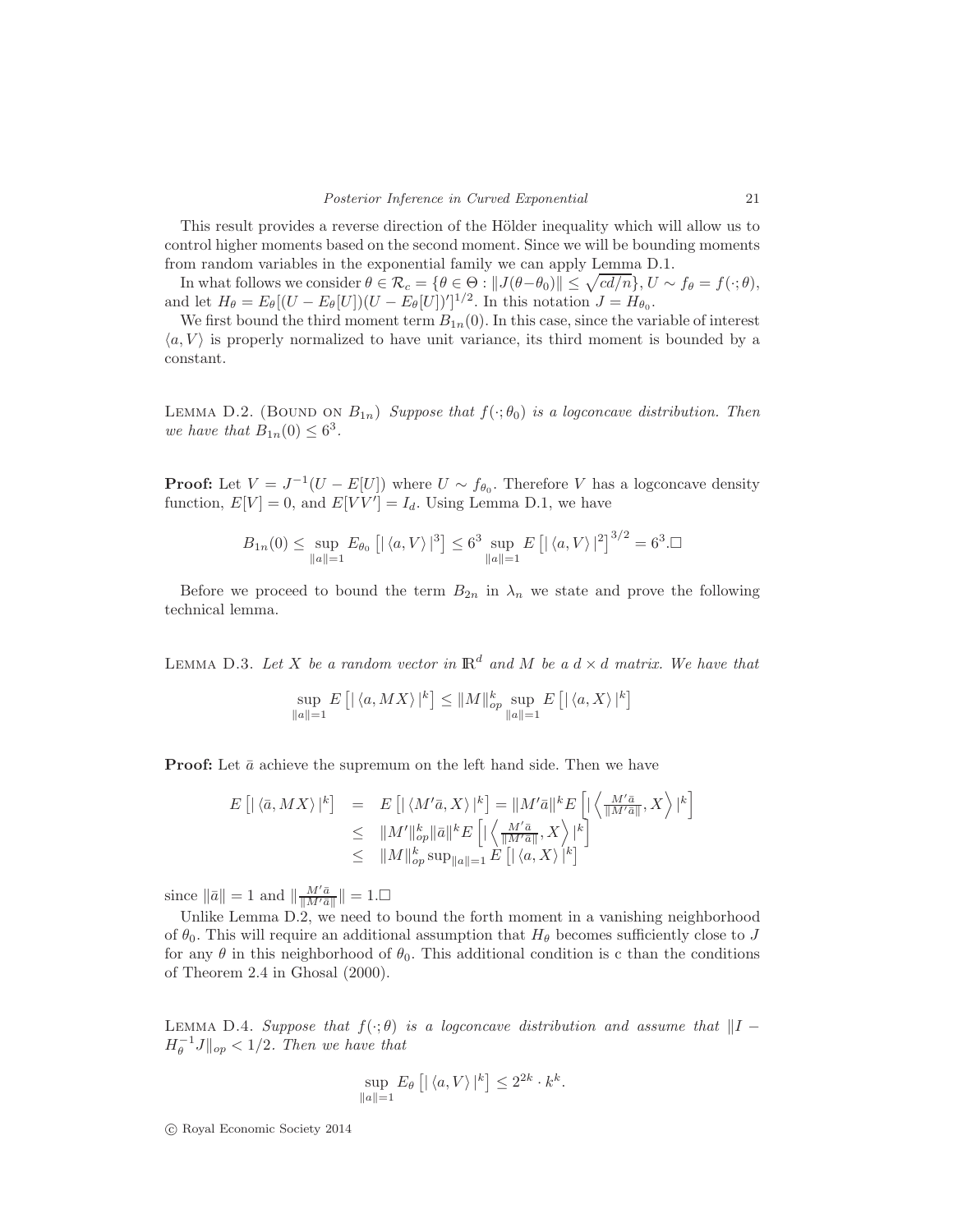**Proof:** By convexity of  $t \mapsto t^k$   $(k \ge 1)$  we have  $(t + s)^k \le 2^{k-1} (t^k + s^k)$ , and Lemma D.3 yields

$$
\sup_{\|a\|=1} E_{\theta} \left[ |\langle a, V \rangle|^{k} \right] = \sup_{\|a\|=1} E_{\theta} \left[ |\langle a, (I - H_{\theta}^{-1} J + H_{\theta}^{-1} J) V \rangle |^{k} \right] \n\leq 2^{k-1} \sup_{\|a\|=1} E_{\theta} \left[ |\langle a, (I - H_{\theta}^{-1} J) V \rangle |^{k} \right] +\n+ 2^{k-1} \sup_{\|a\|=1} E_{\theta} \left[ |\langle a, H_{\theta}^{-1} J V \rangle |^{k} \right] \n\leq 2^{k-1} \|I - H^{-1} J\|^{k} \sup_{\|a\|=1} E_{\theta} \left[ |\langle a, V \rangle|^{k} \right] +\n+ 2^{k-1} \sup_{\|a\|=1} E_{\theta} \left[ |\langle a, H_{\theta}^{-1} J V \rangle |^{k} \right].
$$

Using that  $\|I - H_{\theta}^{-1}J\|_{op} < 1/2$  we have

$$
\sup_{\|a\|=1} E_{\theta}\left[|\langle a, V\rangle|^{k}\right] \leq 2^{k} \sup_{\|a\|=1} E_{\theta}\left[|\langle a, H_{\theta}^{-1}JV\rangle|^{k}\right].
$$

Now we invoke Lemma D.1 to obtain

$$
\sup_{\|a\|=1} E_{\theta} \left[ |\langle a, V \rangle|^k \right] \le 2^k \cdot (2k)^k \sup_{\|a\|=1} E_{\theta} \left[ |\langle a, H_{\theta}^{-1} J V \rangle|^2 \right]^{k/2} = 2^{2k} \cdot k^k
$$
  
since  $E_{\theta} \left[ (H_{\theta}^{-1} J V)(H_{\theta}^{-1} J V)' \right] = I \cdot \square$ 

COROLLARY 4.1. (BOUND ON  $B_{2n}(c)$ ) Suppose that  $f(\cdot; \theta)$  is a logconcave distribution and assume that  $||I - H_{\theta}^{-1}J||_{op} < 1/2$  for any  $\theta \in \mathcal{R}_c$ . Then we have that  $B_{2n}(c) \leq 2^{16}$ .

# APPENDIX E: AUXILIARY RESULTS FOR SECTION 4

Lemma E.1. In the multivariate linear model, the information matrix satisfies

$$
\lambda_{min}(F) \ge \frac{1}{4} \frac{\lambda_{min}^4(\Sigma_0) \lambda_{min}^2(Z'Z/n)}{1 + 1 \vee [\lambda_{max}^2(\Sigma_0) \lambda_{max}^2(4\Pi_0' Z'Z/n)]}.
$$

**Proof:** For a direction  $\gamma = (\gamma_1, \gamma_2)$ , we have  $F[\gamma, \gamma] = \nabla^2 \psi(\theta_0)[\gamma, \gamma] = \nabla(\nabla \psi(\theta_0)[\gamma])[\gamma]$ . Since

$$
\psi(\theta) = -\frac{1}{4n} \text{trace}(Z\theta_2\theta_1^{-1}\theta_2'Z') - \frac{1}{2}\log \det(-2\theta_1)
$$

by direct calculations we have

$$
\nabla \psi(\theta)[\gamma] = (1/[4n])\text{trace}(\gamma_1'\theta_1^{-1}\theta_2'Z'Z\theta_2\theta_1^{-1}) - (1/[2n])\text{trace}(\gamma_2'\theta_1^{-1}\theta_2'Z'Z) +
$$
  
+(1/2)\text{trace}(\gamma\_1'\theta\_1^{-1})

and

$$
F[\gamma, \gamma] = -(1/[2n])\text{trace}(\gamma_1'\theta_1^{-1}\theta_2' Z' Z \theta_2 \theta_1^{-1}\theta_1^{-1}\gamma_1') ++ (1/n)\text{trace}(\gamma_2'\theta_1^{-1}\gamma_1\theta_1^{-1}\theta_2' Z' Z) --(1/[2n])\text{trace}(\gamma_2' Z' Z \gamma_2'\theta_1^{-1}) + (1/2)\text{trace}(\gamma_1'\theta_1^{-1}\gamma_1'\theta_1^{-1})= (4/n)\text{trace}(\gamma_1'\Pi_0' Z' Z \Pi_0\gamma_1') + (4/n)\text{trace}(\gamma_1'\Pi_0' Z' Z \gamma_2' \Sigma_0) ++ (1/n)\text{trace}(\Sigma_0^{1/2}\gamma_2' Z' Z \gamma_2' \Sigma_0^{1/2}) + 2\text{trace}(\Sigma_0^{1/2}\gamma_1' \Sigma_0\gamma_1' \Sigma_0^{1/2})
$$
(E.1)

where we used that  $\theta_1 = -(1/2)\Sigma_0^{-1}, \theta_2 = \Pi_0 \Sigma_0^{-1}$ . To bound  $\min_{\gamma} F[\gamma, \gamma]/\|\gamma\|^2$  from below let

$$
\mu = 1 \vee \lambda_{max}(4\Pi_0' Z' Z/n) \lambda_{max}(\Sigma_0) / [\lambda_{min}(\Sigma_0) \lambda_{min}(Z' Z/n)].
$$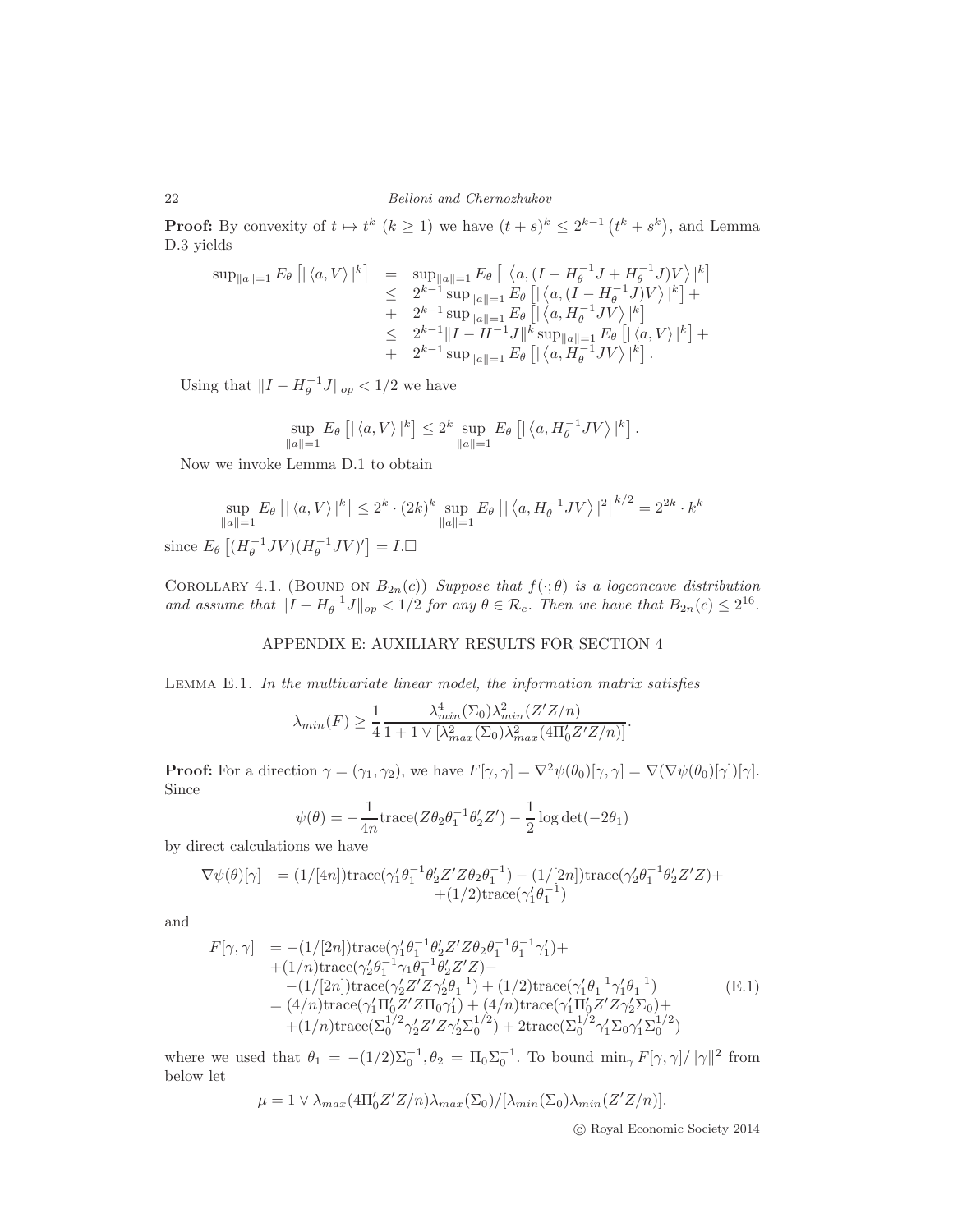We consider two cases. First assume  $\|\gamma_2\| \geq 2\mu \|\gamma_1\|$ . Only the second term in (E.1) can be negative and we bound its magnitude by

$$
\begin{aligned} |(4/n)\text{trace}(\gamma_1'\Pi_0'Z'Z\gamma_2'\Sigma_0)| &= |(4/n)\text{trace}(\Pi_0'Z'Z\gamma_2'\Sigma_0\gamma_1')| \\ &\leq \|4\Pi_0'(Z'Z/n)\gamma_2\| \|\Sigma_0\gamma_1'\| \\ &\leq \lambda_{max}(4\Pi_0'Z'Z/n)\|\gamma_2\|\lambda_{max}(\Sigma_0)\|\gamma_1\| \\ &\leq \lambda_{min}(\Sigma_0)\lambda_{min}(Z'Z/n)\mu\|\gamma_2\|\|\gamma_1\|. \end{aligned}
$$

Since  $\|\gamma_2\|$  is large in this case, we use the third term in (E.1) to control the potential negative term, namely, we have

$$
F[\gamma, \gamma] \ge (1/n) \text{trace}(\Sigma_0^{1/2} \gamma_2' Z' Z \gamma_2' \Sigma_0^{1/2}) - |(4/n) \text{trace}(\gamma_1' \Pi_0' Z' Z \gamma_2' \Sigma_0)|
$$
  
\n
$$
\ge (1/2) \lambda_{min}(\Sigma_0) \lambda_{min} (Z' Z/n) ||\gamma_2||^2
$$
  
\n
$$
\ge (1/2) \lambda_{min}(\Sigma_0) \lambda_{min} (Z' Z/n) (1/(1 + [1/\mu^2)) ||\gamma||^2.
$$

Otherwise, we can assume that  $\|\gamma_2\| \leq 2\mu \|\gamma_1\|$ . Because  $-\frac{1}{4n}$ trace( $Z\theta_2\theta_1^{-1}\theta_2'Z'$ ) is a convex function in the relevant range,<sup>1</sup> we have

$$
(4/n)\text{trace}(\gamma_1'\Pi_0'Z'Z\Pi_0\gamma_1') + (4/n)\text{trace}(\gamma_1'\Pi_0'Z'Z\gamma_2'\Sigma_0) + (1/n)\text{trace}(\Sigma_0^{1/2}\gamma_2'Z'Z\gamma_2'\Sigma_0^{1/2}) \ge 0.
$$
 (E.2)

Therefore, by (E.2) we have

$$
F[\gamma, \gamma] \geq 2 \text{trace}(\Sigma_0^{1/2} \gamma_1' \Sigma_0 \gamma_1' \Sigma_0^{1/2})
$$
  
\n
$$
\geq \lambda_{min}(\Sigma_0)^2 \|\gamma_1\|^2
$$
  
\n
$$
\geq \lambda_{min}(\Sigma_0)^2 \|\gamma\|^2 (1/[1 + 4\mu^2]).
$$

where we used  $\|\gamma_2\| \leq 2\mu \|\gamma_1\|$ . The result follows.

Lemma E.2. In the multivariate linear model, we have

 $B_{1n}(c) = O(d_z)$  and  $B_{2n}(c) = O(d_z^2)$ 

where the constants can depend on the maximal eigenvalues of  $J^{-1}$  and  $\Sigma_0$ , and maximal singular value of  $\Pi_0$ .

**Proof:** Let  $y_i \in \mathbb{R}^{d_y}$ ,  $X_i = (y_i y_i', z_i y_i')$  we have

$$
y_iy_i' = (u_i + z_i \Pi)(u_i' + \Pi'z_i') = u_iu_i' + u_i\Pi'z_i' + z_i\Pi u_i' + z_i\Pi\Pi'z_i'
$$

so that if  $u_i \sim N(0, \Sigma)$ , we have  $y_i y_i' - E[y_i y_i'] = u_i u_i' - \Sigma + u_i \Pi' z_i' + z_i \Pi u_i'$ . Similarly,

$$
z_i y_i' = z_i (u_i' + \Pi' z_i') = z_i u_i' + z_i \Pi' z_i'
$$

′

so that if  $u_i \sim N(0, \Sigma)$ , we have  $z_i y_i' - E[z_i y_i'] = z_i u_i'$ . Thus, for  $a = (a_1', a_2')'$  and  $J^{-1} = [J_1^{-1}; J_2^{-1}],$ 

$$
\langle a, J^{-1}(X - E[X]) \rangle = \text{trace}(a'_1 J_1^{-1}[u_i u'_i - \Sigma + u_i \Pi' z'_i + z_i \Pi u'_i]) + \text{trace}(a'_2 J_2^{-1}[z_i u'_i]).
$$

<sup>1</sup>Indeed, over  $\{X = (X_1, X_2) : X_1 \succeq 0\}$ , we have

trace
$$
(AX_2X_1^{-1}X_2'A')
$$
 = min<sub>M</sub>trace(M) :  $\begin{bmatrix} M & X_2'A' \\ AX_2 & X_1 \end{bmatrix} \succeq 0$ .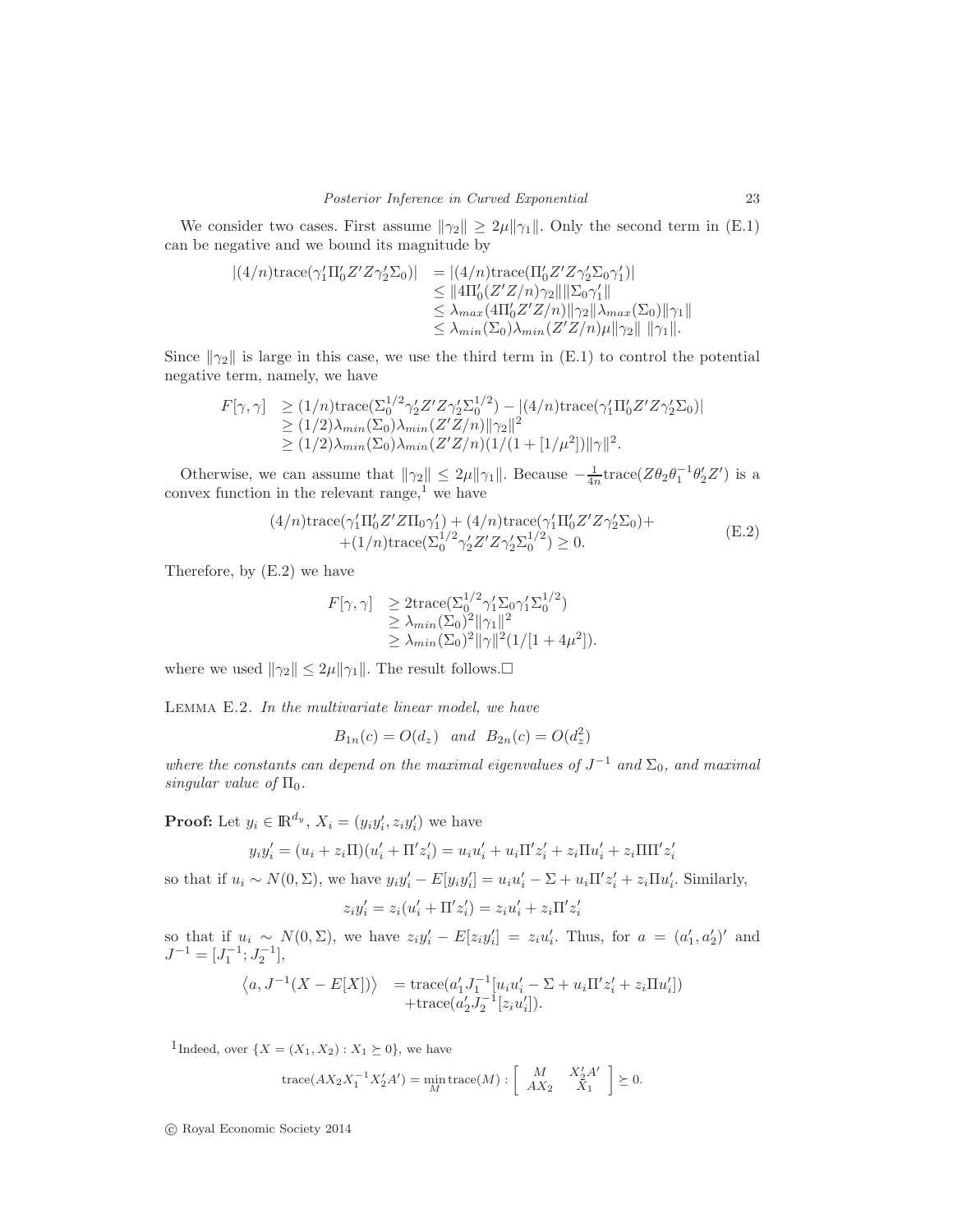Define  $W_0 = u_i u'_i - \sum$ ,  $W_1 = u_i \Pi' z'_i + z_i \Pi u'_i$ ,  $W_2 = z_i u'_i$ ,  $\tilde{a}_1 = a'_1 J_1^{-1}$  and  $\tilde{a}_2 = a'_2 J_2^{-1}$ . By the symmetry of the probability distribution of  $u$ , we have

$$
\begin{split} &|E\left[\left\langle a, J^{-1}(X - E[X])\right\rangle^3\right]| \\ &= |E[\text{trace}^3(\tilde{a}_1 W_0) + 3\text{trace}(\tilde{a}_1 W_0)\{\text{trace}^2(\tilde{a}_1 W_1) + \text{trace}^2(\tilde{a}_2 W_2)\} \\ &+ 6\text{trace}(\tilde{a}_1 W_0)\text{trace}(\tilde{a}_1 W_1)\text{trace}(\tilde{a}_2 W_2)]| \\ &\leq E[|\text{trace}(\tilde{a}_1 W_0)|^3] + 3E[|\text{trace}(\tilde{a}_1 W_0)|^3]^{1/3}E[|\text{trace}(\tilde{a}_1 W_1)|^3]^{2/3} \\ &+ 3E[|\text{trace}(\tilde{a}_1 W_0)|^3]^{1/3}E[|\text{trace}(\tilde{a}_2 W_2)|^3]^{2/3} \\ &+ 6E[|\text{trace}(\tilde{a}_1 W_0)|^3]^{1/3}E[|\text{trace}(\tilde{a}_1 W_1)|^3]^{1/3}E[|\text{trace}(\tilde{a}_2 W_2)|^3]^{1/3} \\ &= O(d_z) \end{split}
$$

which follows from

$$
E[|\operatorname{trace}(\tilde{a}_1 W_0)|^3] \le C \quad \text{and} \quad \max\{E[|\operatorname{trace}(\tilde{a}_1 W_1)|^3], E[|\operatorname{trace}(\tilde{a}_2 W_2)|^3]\} \lesssim d_z^{3/2}.
$$

These realtions follows from the Gaussianity of u, Lemma D.1, J has eigenvalues bounded away from zero and from above uniformly in n, so that  $\|\tilde{a}_1\| \leq C$  and  $\|\tilde{a}_2\| \leq C$ ,  $||z_i|| \lesssim d_z^{1/2}$ , and  $\Pi$  having bounded singular eigenvalues.

To obtain the second result, we have

$$
E\left[\langle a, J^{-1}(X - E[X]) \rangle^{4}\right] \leq 2^{4} E\left[\text{trace}^{4}(a'_{1}J_{1}^{-1}[u_{i}u'_{i} - \Sigma + u_{i}\Pi'z'_{i} + z_{i}\Pi u'_{i}])\right] + 2^{4} E\left[\text{trace}^{4}(a'_{2}J_{2}^{-1}z_{i}u'_{i})\right].
$$

Similar calculations yield

$$
E\left[\langle a, J^{-1}(X - E[X]) \rangle^4\right] = O(d_z^2).\square
$$

LEMMA E.3. In the seemingly unrelated regressors model, for every  $\kappa > 0$ , uniformly in  $\gamma = (\gamma_1, \gamma_2) \in B_{d_1}(0, \kappa N_n)$  we have

$$
\sqrt{n}(\theta(\eta_0 + \gamma/\sqrt{n}) - \theta(\eta_0)) = \begin{pmatrix} -\gamma_1/2 \\ \Pi_0\gamma_1 + \gamma_2\Sigma_0^{-1} \end{pmatrix} + R_{1n}(\gamma)
$$

where  $||R_{1n}(\gamma)|| \leq \kappa^2 N_n^2/\sqrt{n}$ .

Proof: By direct calculations we have

$$
\nabla \theta(\eta)[\gamma] = \begin{pmatrix} -\gamma_1/2 \\ \Pi \gamma_1 + \gamma_2 \Sigma^{-1} \end{pmatrix} \text{ and } \nabla^2 \theta(\eta)[\gamma, \gamma] = \begin{pmatrix} 0 \\ 2\gamma_2 \gamma_1 \end{pmatrix}.
$$

It follows that  $||2\gamma_2\gamma_1|| \leq 2||\gamma_2|| \|\gamma_1\| \leq ||\gamma_2||^2 + ||\gamma_1||^2$ , so that  $||\nabla^2\theta(\eta)[\gamma,\gamma]|| \leq ||\gamma||^2$  for all  $\eta$ . Thus, for any  $\gamma \in B_{d_1}(0, \kappa N_n)$ , we can set  $R_{2n} = 0$  and  $R_{1n}$  satisfies

$$
||R_{1n}(\gamma)|| \leq \sqrt{n} \sup_{\eta} ||\nabla^2 \theta(\eta)[\gamma/\sqrt{n}, \gamma/\sqrt{n}]|| \leq ||\gamma||^2/\sqrt{n} \leq \kappa^2 N_n^2/\sqrt{n}.\Box
$$

# ACKNOWLEDGEMENTS

The authors gratefully acknowledge the research support from an NSF grant. The authors would like to thank the editor and the referees for the useful comments.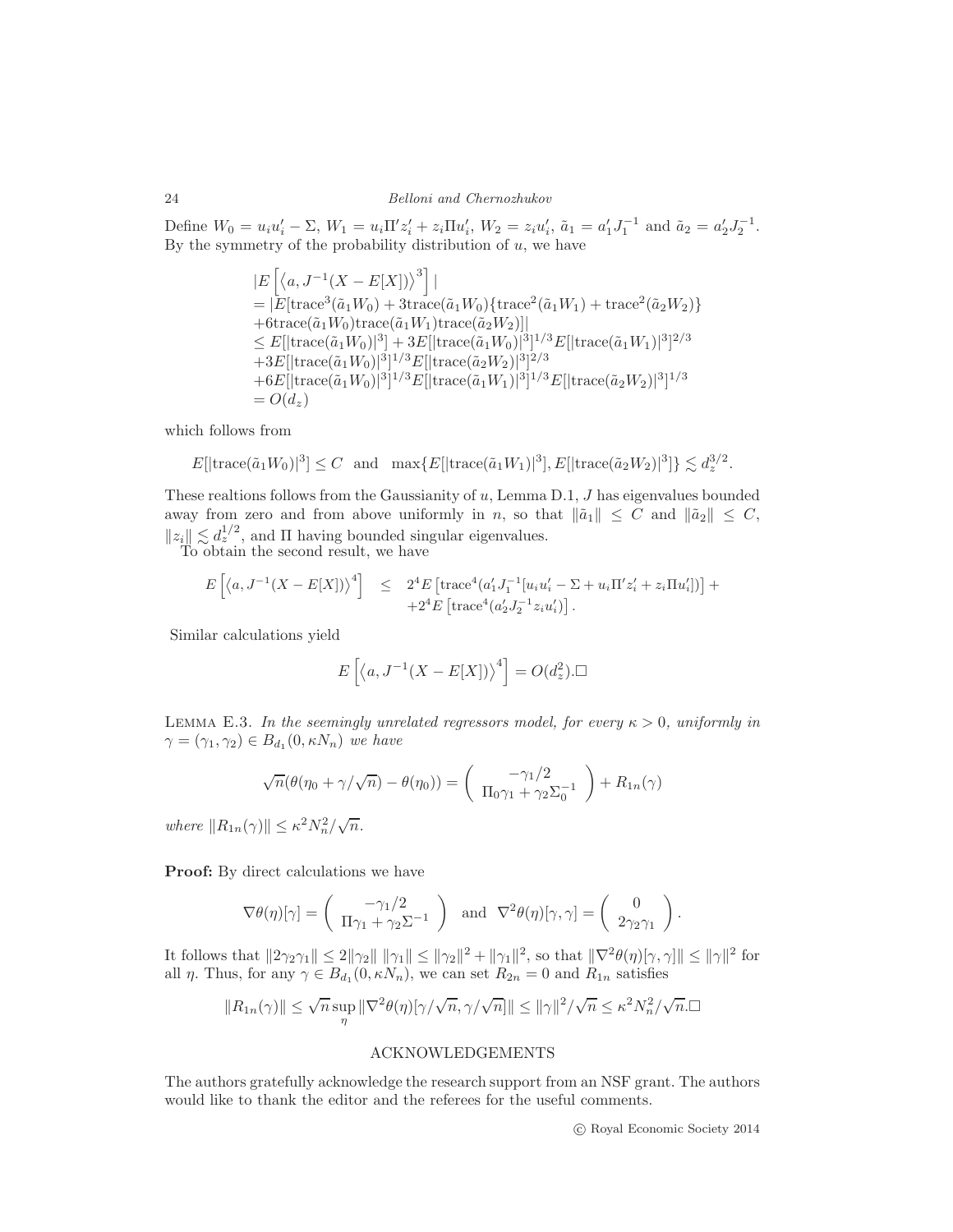#### REFERENCES

- Barndorff-Nielsen, O. (1978). Information and exponential families in statistical theory. Wiley Series in Probability and Mathematical Statistics. John Wiley & Sons, Ltd., Chichester.
- Belloni, A. and V. Chernozhukov (2009). On the Computational Complexity of MCMCbased Estimators in Large Samples. Ann. Statist. 37, 2011-2055.
- Bickel, P. J. and B. J. K. Kleijn (2012). The semiparametric Bernsteinvon Mises theorem. Ann. Statist. Volume 40, Number 1 (2012), 206-237.
- Bickel, P. J. and J. A. Yahav (1969). Some contributions to the asymptotic theory of Bayes solutions. Z. Wahrsch. Verw. Geb 11, 257-276.
- Bontemps, D. (2011). Bernstein-von Mises theorems for Gaussian regression with increasing number of regressors. Ann. Statist. Vol. 39, No. 5, 2557–2584.
- Boucheron, S. and E. Gassiat (2009). A Bernstein-Von Mises Theorem for discrete probability distributions. Electron. J. Statist. Volume 3 (2009), 114-148.
- Chamberlain, G. (1987). Asymptotic efficiency in estimation with conditional moment restrictions. Journal of Econometrics 34, no. 3, 305–334.
- Chernozhukov, V. and H. Hong (2003). An MCMC approach to classical estimation. Journal of Econometrics 115, 293-346.
- Diaconis, P., S. Holmes, and M. Shahshahani (2013). Sampling from a manifold. In Advances in Modern Statistical Theory and Applications: A Festschrift in honor of Morris L. Eaton, pp. 102-125. Institute of Mathematical Statistics.
- Donald, S. G., G. W. Imbens, W. K. Newey (2003). Empirical likelihood estimation and consistent tests with conditional moment restrictions. Journal of Econometrics, 117, no. 1, 55–93.
- Dudley, R. (2000). Uniform Cental Limit Theorems. Cambridge Studies in advanced mathematics.
- Efron, B. (1975). Defining the curvature of a statistical problem. Annals of Statistics, Vol. 3, No. , 1189-1242.
- Efron, B. (1978). The Geometry of Exponential Families Annals of Statistics, Vol. 6, No. 2, 362-376.
- Hansen, L. P. and K. J. Singleton (1982). Generalized instrumental variables estimation of nonlinear rational expectations models. Econometrica 50, no. 5, 1269–1286.
- Ibragimov, I. and R. Has'minskii (1981). Statistical Estimation: Asymptotic Theory. Springer, Berlin.
- Imbens, G. W. (1997). One-step estimators for over-identified generalized method of moments models. Rev. Econom. Stud. 64, no. 3, 359–383.
- Ghosal, S. (2000). Asymptotic normality of posterior distributions for exponential families when the number of parameters tends to infinity. Journal of Multivariate Analysis, vol 73, 49-68.
- Heckman, J. (1974). Shadow prices, market wages, and labor supply. Econometrica 42, 679–694.
- Hunter, D. R. (2007). Curved exponential family models for social networks. Social Networks 29, 216–230.
- Hunter, D. R. and M. S. Handcock (2006). Inference in curved exponential family models for networks. Journal of Graphical and Computational Statistics, Vol. 15, Number 3, 565–583.
- Lehmann, E. L. and G. Casella (1998). Theory of point estimation. Second edition. Springer Texts in Statistics. Springer-Verlag, New York.

c Royal Economic Society 2014